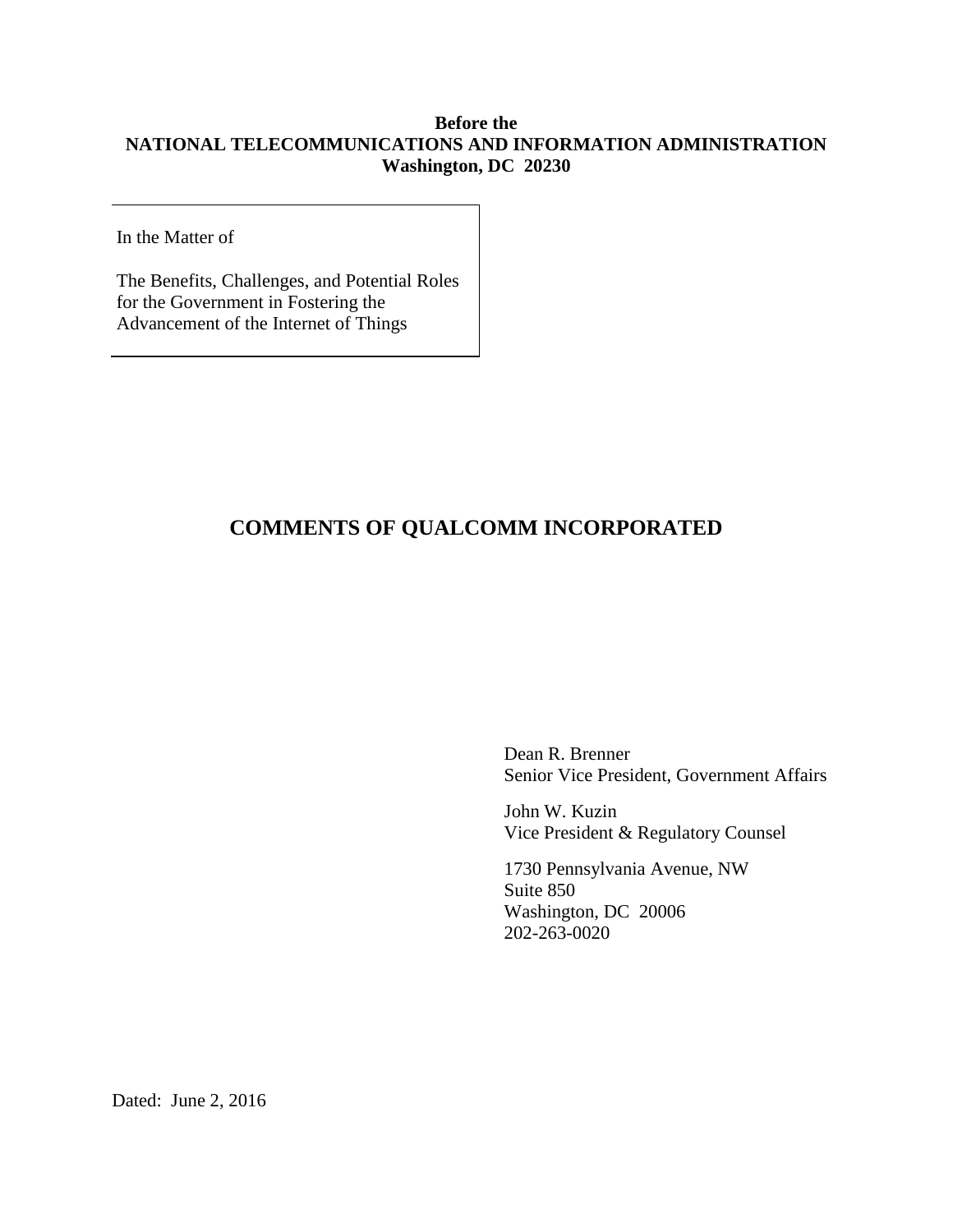#### **SUMMARY**

<span id="page-1-0"></span>Qualcomm is pleased to provide comments on NTIA's inquiry into the potential roles the U.S. Government can play to best enable the advancement of the Internet of Things ("IoT"). As the leading developer of advanced wireless chipsets that are used in today's wireless devices and equipment, Qualcomm is working with many industry partners to weave an IoT fabric that is improving our homes, businesses, cities, and farms, and enabling advancements in major sectors of our economy, such as manufacturing, transportation, agriculture, healthcare, and education.

IoT communications needs vary widely depending on the application or service, ranging all the way from a body-worn sensor that sends a short burst of non-time- and non-life-critical data each day to a drone that needs a highly reliable and very low latency command and control link while in flight. Qualcomm is working to support these and many other device types, and new IoT applications and services, as detailed in these Comments. To enable such diverse IoT implementations and encourage continued innovation in the IoT space as NTIA hopes to do, Qualcomm provides the following core components that we respectfully submit should be part of the U.S. Government's IoT policy framework.

*First and foremost*, NTIA, the FCC, and the federal agencies with spectrum needs should redouble their efforts to free up additional spectrum resources that can be used for the IoT and other types of wireless applications and services. Spectrum has been and will continue to be the fuel driving today's mobile broadband revolution. There is no question that more spectrum is needed to support what could well be trillions of IoT devices that will be in use this century. Fully-cleared, exclusively licensed spectrum should be the primary goal, but Qualcomm recognizes that spectrum sharing among federal and commercial operators will become more common given that the spectrum needs of these operators and U.S. consumers will continue to increase.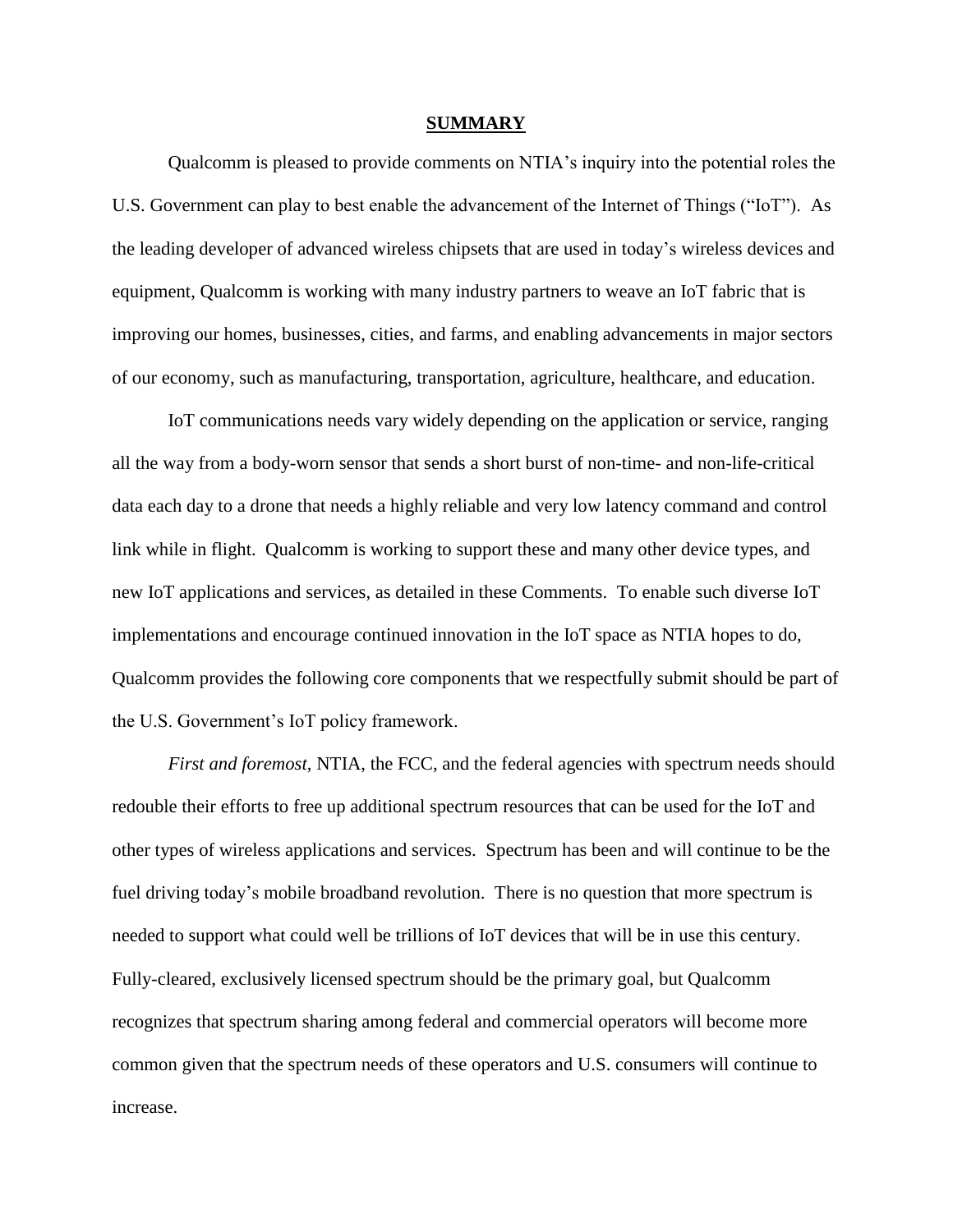Qualcomm has been directly involved in the opening of spectrum bands that will soon be online, such as the 600 MHz band being repurposed for mobile use via the FCC's incentive auction, the 3.5 GHz band that will be shared with naval radars and other federal systems, and the millimeter wave bands that are part of the FCC's *Spectrum Frontiers* proceeding. Qualcomm will continue this close collaboration with the FCC and NTIA so future spectrum bands that can support IoT and other wireless applications are made available in a timely manner.

*Second*, to best support successful IoT growth, the U.S. Government should maintain its policy of technology neutrality to facilitate the virtuous cycle of innovation fueling the mobile revolution. The U.S. Government should not pick technology winners (and losers) or define IoT-specific spectrum allocations. It should instead implement flexible use policies and rules in future spectrum bands to allow new, improved technologies to be freely developed and deployed. This policy will be essential to serving the increasingly diverse needs of the IoT.

*Third*, the U.S. Government should continue to support industry-led standardization processes to continue U.S. technology leadership on IoT. These standardization processes have enabled the U.S. to lead the world in 4G LTE deployment and are now enabling the U.S. to lead the way on 5G. The global standardization efforts conducted through the 3GPP organization for 4G LTE, for example, have been very successful in enabling the commercialization of new technologies without governmental intervention.

Qualcomm also actively participates in the IEEE's Wi-Fi standards efforts and the oneM2M organization that is defining an operating system for IoT devices. Furthermore Qualcomm engineers are actively engaged and serve on the boards of the Wi-Fi Alliance, the Bluetooth Special Interest Group, the Thread Group, and the Homeplug Alliance, among others. All of these industry associations are developing and promoting specifications and

-ii-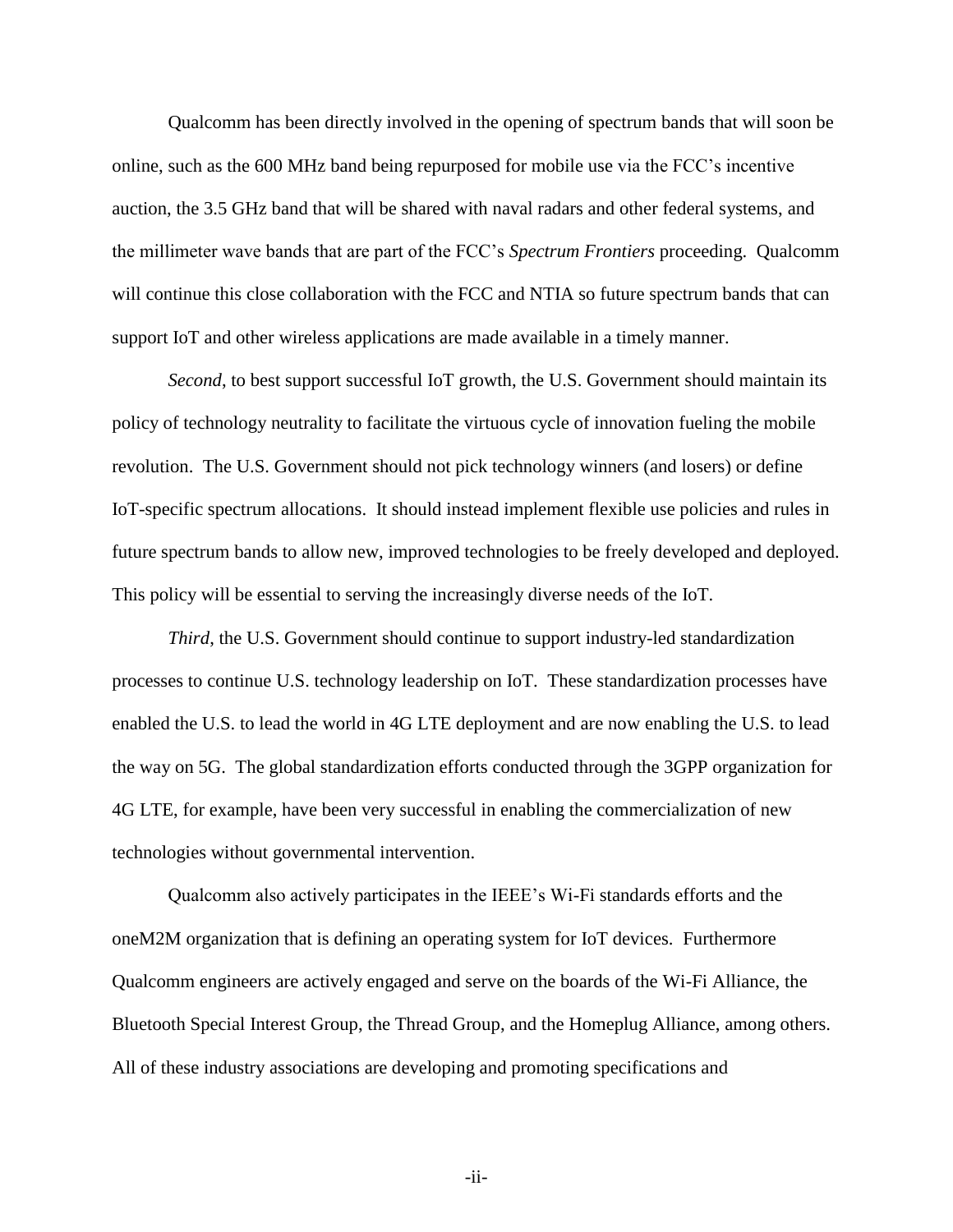interoperability programs for IoT connectivity technologies. Qualcomm's goal is to actively work across the various standardization bodies that touch the IoT to consolidate efforts to maximize effectiveness and enable broad interoperability by reducing fragmentation.

*Fourth*, Qualcomm encourages NTIA and other U.S. government agencies to continue their dialogue and engagement with their counterpart agencies in other countries, with particular emphasis on the aforementioned priorities of spectrum allocation, industry led standards and procompetitive investment policies.

*Finally*, the U.S. Government should continue to enact policies that support investment in IoT technology development and streamline the deployment of wireless infrastructure for IoT by reducing unnecessary regulatory burdens. These policies will be essential to IoT success because the networks of tomorrow will be increasingly complex and have greatly densified infrastructure.

Qualcomm respectfully requests that NTIA incorporate these five core components into the U.S. Government's policy framework to support continued IoT growth. With the proper policy framework in place, the IoT will transform our homes, our workplaces, and our lives as well as critically important sectors of our economy — from manufacturing and transportation to urban planning, healthcare, and agriculture. Qualcomm is very excited about developing and deploying the communications technologies, services, and applications for the IoT.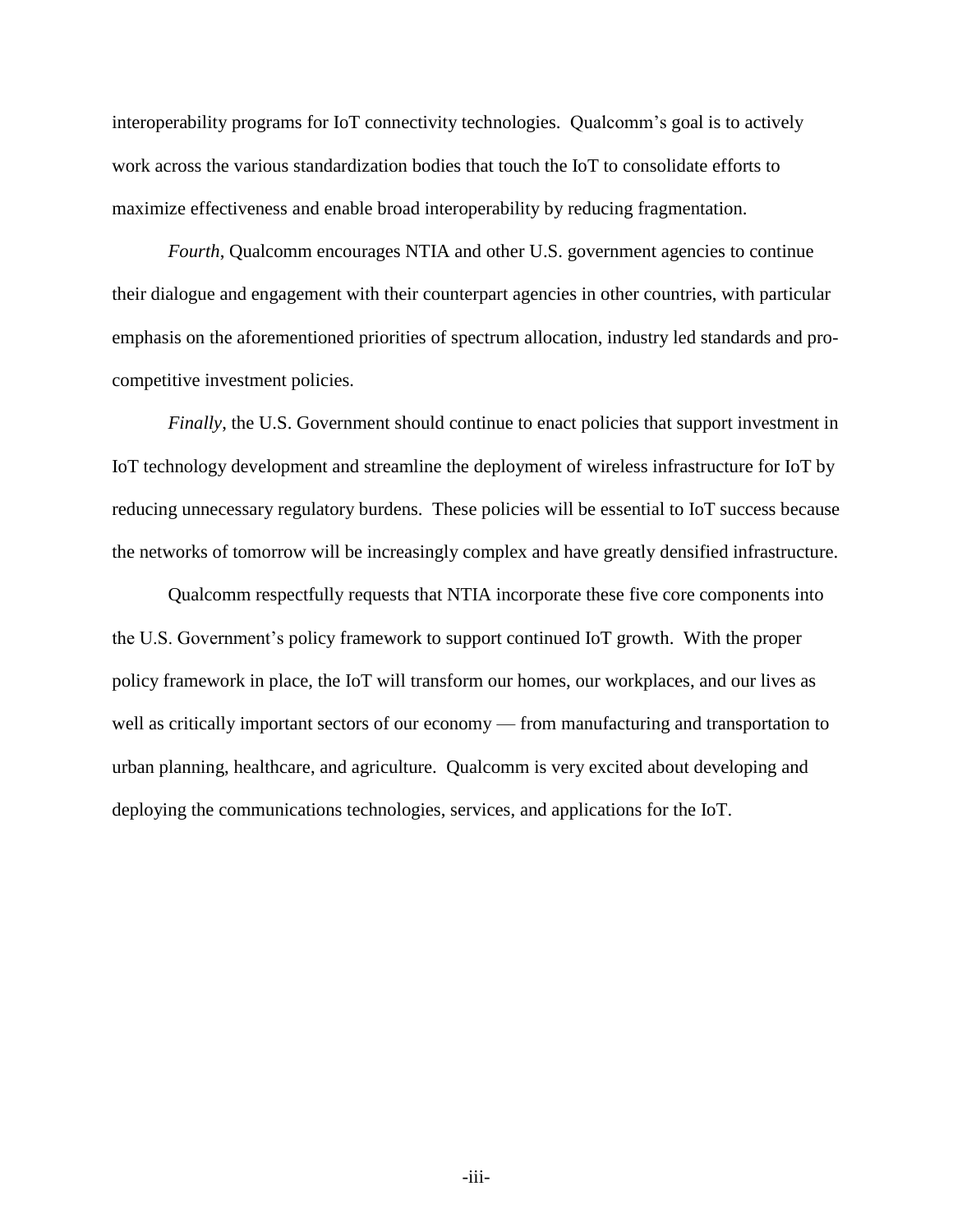# **CONTENTS**

| I.   |                                                                            |                                                                                                                                                            |
|------|----------------------------------------------------------------------------|------------------------------------------------------------------------------------------------------------------------------------------------------------|
|      | A.                                                                         | Qualcomm Is The World's Largest Provider Of Wireless Chipsets3                                                                                             |
|      | <b>B.</b>                                                                  | Qualcomm Offers A Broad Collection Of IoT Connectivity Solutions And Is A<br>Leader In Many Standardization Organizations That Support IoT Applications4   |
|      | C.                                                                         | Qualcomm's IoT Solutions Are Enabling Smarter Homes And Healthcare, And<br>Enhancing Automobiles, Drones, And Smart Cities To Improve All Our Lives  8     |
| II.  | Much More Wireless Spectrum Will Be Needed To Fuel Continued IoT Growth 13 |                                                                                                                                                            |
|      | A.                                                                         | We Are In The Midst Of Tackling The "1000X Challenge"13                                                                                                    |
|      | <b>B.</b>                                                                  | U.S. Government Should Make Additional Spectrum Available For Any And All<br>Wireless Uses And Should Avoid Defining IoT-Specific Spectrum Allocations .14 |
| III. |                                                                            | Flexible-Use, Technology-Neutral Regulatory Policies Will Support The<br>Successful Design And Deployment Of Highly Useful IoT Devices, Applications       |
|      | A.                                                                         | The U.S. Government Should Encourage Industry-Led Standards Efforts16                                                                                      |
|      | <b>B.</b>                                                                  | U.S. Government Agencies Should Engage With Their Overseas Counterparts 17                                                                                 |
| IV.  |                                                                            | The U.S. Government Should Implement Policies That Enable The Timely                                                                                       |
|      |                                                                            |                                                                                                                                                            |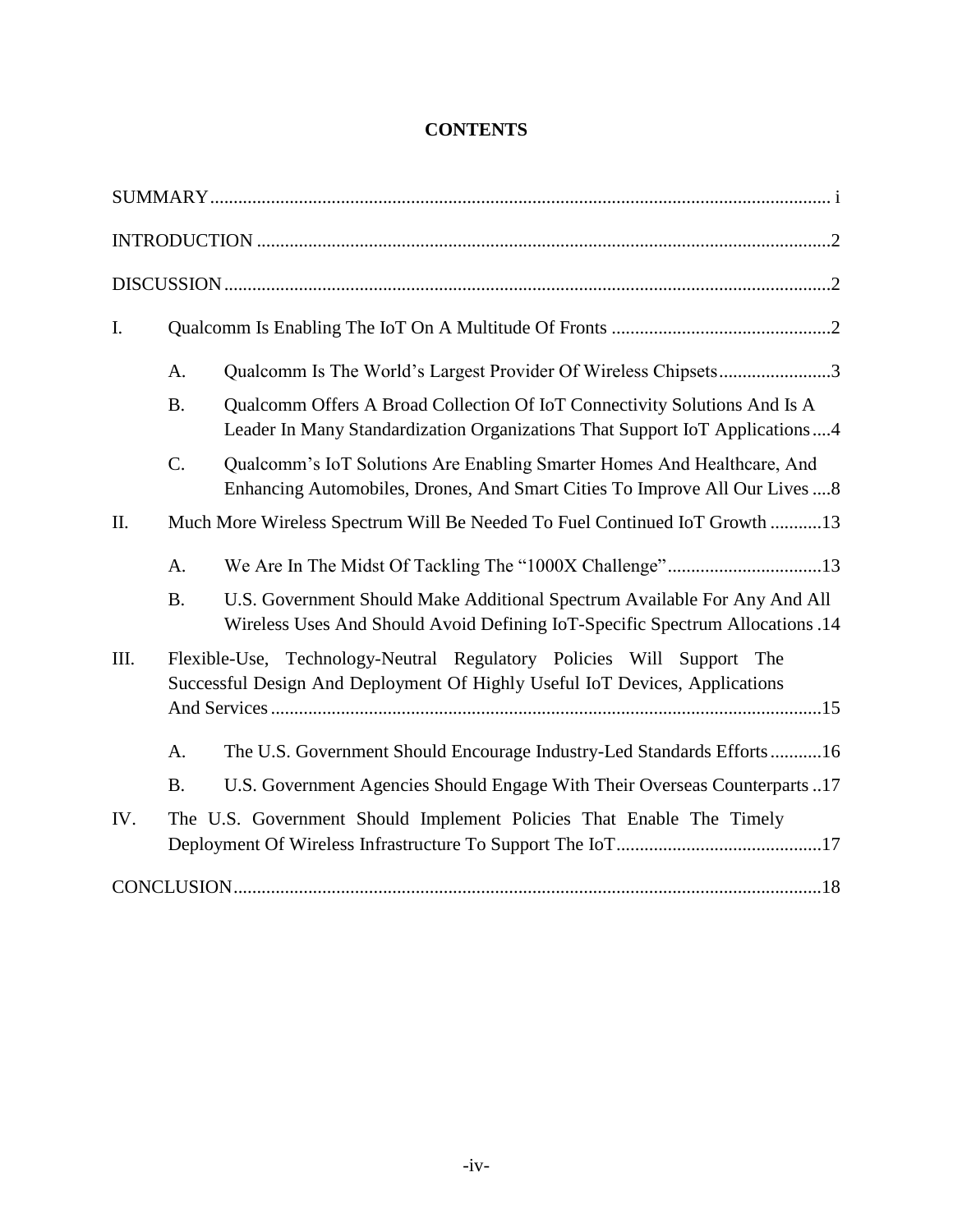# **Before the NATIONAL TELECOMMUNICATIONS AND INFORMATION ADMINISTRATION Washington, DC 20230**

In the Matter of

 $\overline{a}$ 

The Benefits, Challenges, and Potential Roles for the Government in Fostering the Advancement of the Internet of Things

# **COMMENTS OF QUALCOMM INCORPORATED**

Qualcomm Incorporated is pleased to provide these comments in response to NTIA's request for public comment on the roles U.S. Government should play in partnership with the private sector to foster the advancement of IoT technologies.<sup>1</sup> Qualcomm respectfully submits these comments to inform NTIA's efforts to prepare a "green paper" identifying the key issues impacting IoT deployments, the potential IoT benefits and challenges, and suggested roles for the federal government to foster IoT technology growth. If properly supported by the policies delineated herein, the IoT will enable smarter homes, smarter cities, improved transportation systems, enhanced healthcare, and greater efficiency and productivity in countless other fields.<sup>2</sup> Qualcomm is very excited by the IoT and is engaged on multiple fronts to enable IoT technology in tags, sensors, devices, and machines that interact with each other and form the basis of services that improve all aspects of our lives.<sup>3</sup>

2 *See* Qualcomm Internet of Everything website, *available at* <https://www.qualcomm.com/products/internet-of-everything> (last accessed June 2, 2016).

<sup>1</sup> *See* NTIA, The Benefits, Challenges, and Potential Roles for the Government in Fostering the Advancement of the Internet of Things, *Notice, Request for public comment*, 81 Fed. Reg. 19956 (Apr. 6, 2016) (the "Request").

<sup>3</sup> In these Comments we refer to "Qualcomm" for ease of reference. In connection with our fiscal 2013 reorganization, Qualcomm Incorporated operates our patent licensing business,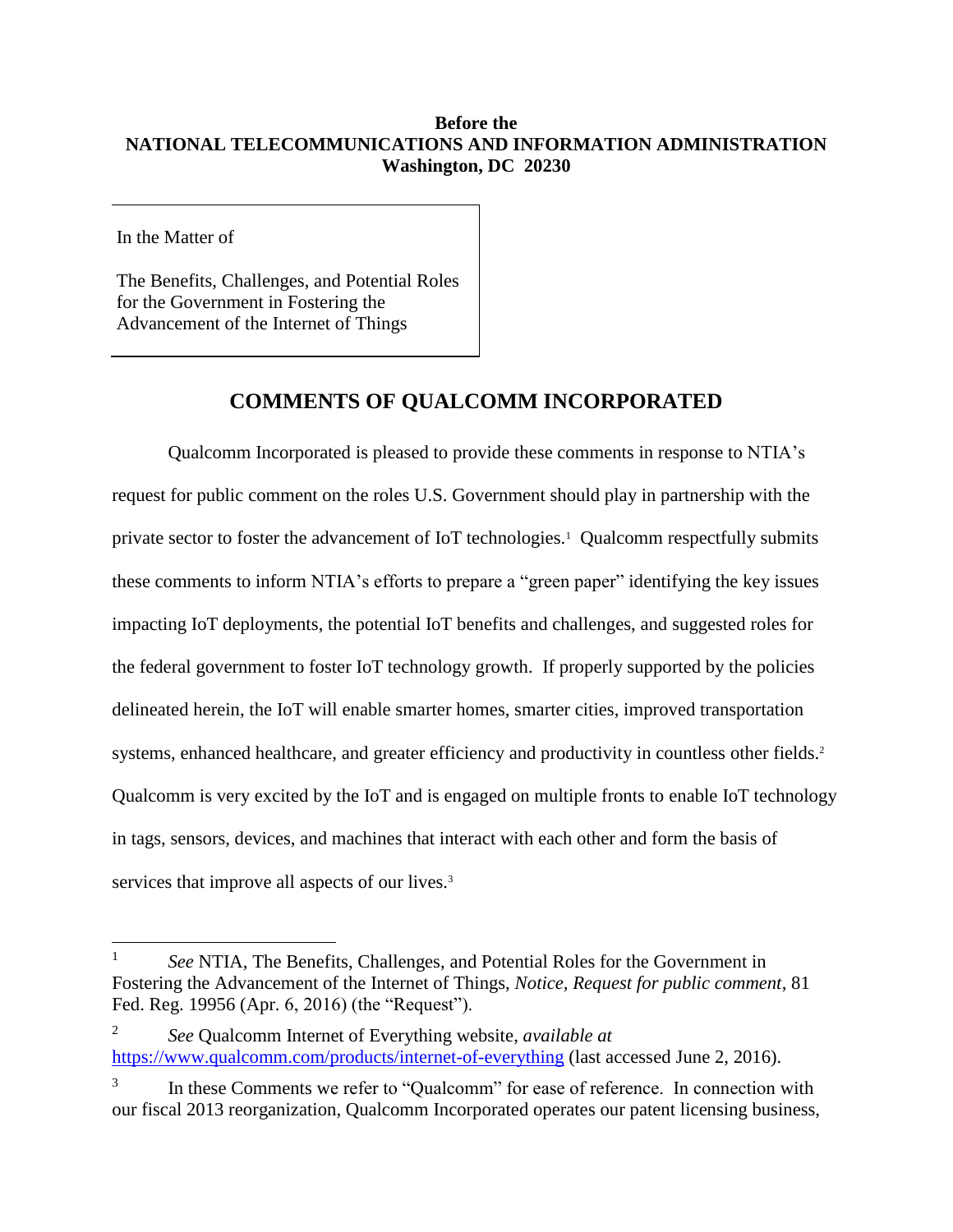### **INTRODUCTION**

<span id="page-6-0"></span>Since its founding over thirty years ago, Qualcomm has been working to interconnect all devices, places, and people so they can use such connectivity to create new applications, services, and industries that enable economic efficiencies and continued growth. Qualcomm is helping a growing swath of industries evolve through the IoT. As IoT technology in homes, cars, cities, farms, schools, healthcare facilities, and individuals share data and more interactions occur across a wide collection of communications networks, the realm of possibilities will continue to be redefined.

The NTIA Request is timely because we are still in the early stages of IoT deployments. By defining core principles and goals for the government's role in the IoT, the U.S. will be better positioned to lead in this 21<sup>st</sup> Century technological space. Qualcomm therefore applauds NTIA for seeking input on a U.S. Government framework to best foster IoT innovation and growth.

#### **DISCUSSION**

### <span id="page-6-2"></span><span id="page-6-1"></span>**I. Qualcomm Is Enabling The IoT On A Multitude Of Fronts**

 $\overline{a}$ 

Qualcomm is working on many fronts to enable entire industries to evolve via IoT communications technologies. Our wireless solutions are being used today to help businesses, homes, cars, cities, and farms, as well as students, educators, patients and doctors share richer interactions and data across a variety of networks and systems. Qualcomm is transforming the way people use all kinds of devices and access nodes, not just by connecting things, but also by adding intelligence to devices and things, such as machine learning and interoperability.

QTL, and owns the vast majority of our patent portfolio, while Qualcomm Technologies, Inc., its wholly-owned subsidiary, now operates, along with its subsidiaries, substantially all of our products and services businesses, including our semiconductor business, QCT, and substantially all of our research and development functions.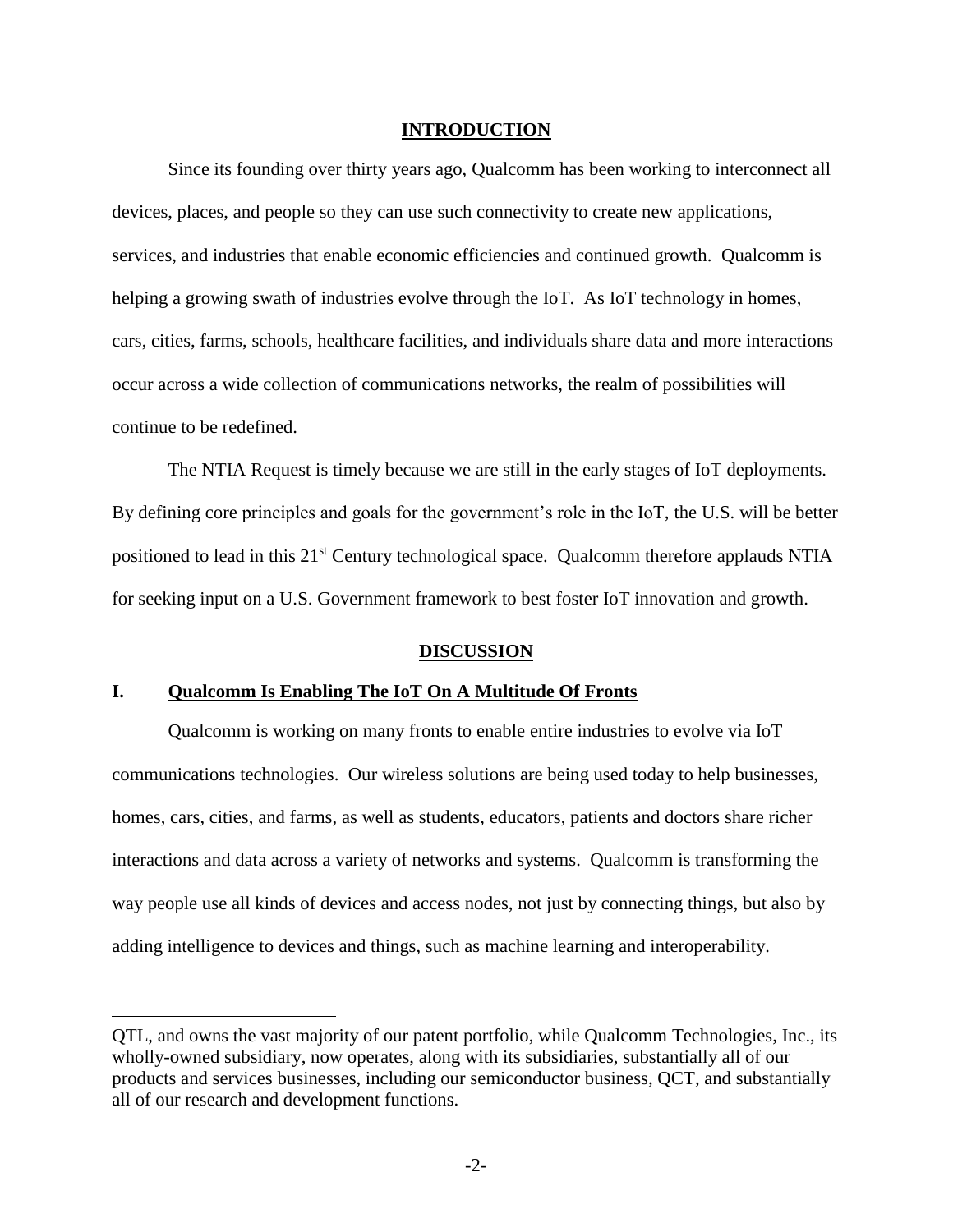#### **A. Qualcomm Is The World's Largest Provider Of Wireless Chipsets**

<span id="page-7-0"></span>With a three-decade-long heritage of creating wireless connections and ecosystems, Qualcomm technologies are already at the heart of the IoT. Qualcomm created the integration of wireless connectivity and computing that ignited the wireless revolution, and we have been enabling platforms that connect and deliver necessary intelligence since well before the phrase "Internet of Things" was part of the popular lexicon.

Qualcomm's Snapdragon microprocessors and radio-frequency ("RF") modems provide solutions for a variety of industries and products — from sensors and wristwatches to automobiles and drones. Snapdragon processors are driving innovation beyond the smartphone to IoT devices, making them more aware, connected, intelligent, and interactive. They support cutting-edge performance, ultra-fast connectivity, and extended battery life. As explained below, Qualcomm is helping people and "things" share more interactions and data across a variety of networks.

Qualcomm currently offers a broad range of RF wireless modem chipsets that are costoptimized, flexible, and scalable. These chipsets support global cellular operations in multiple spectrum bands so devices may operate throughout the world and short-range connectivity in unlicensed bands to enable IoT applications like health monitoring, smart metering, security, product tracking, wearables,<sup>4</sup> point-of-sale interactions, and industrial automation. For example, Qualcomm's MDM9207-1 3G/4G LTE multimode/multiband chipset has integrated positioning,

<sup>4</sup> *See, e.g.,* Qualcomm Press Release, "Qualcomm Extends Industry-Leading Snapdragon Wear Lineup with New Processor, Platforms and Support for Targeted-Purpose Wearables – Snapdragon Wear 1100 SoC Ideal for Connected Kid and Elderly Watches; New Reference Platforms Support Fast Development Time," (May 31, 2016) *available at*  [https://www.qualcomm.com/news/releases/2016/05/31/qualcomm-extends-industry-leading](https://www.qualcomm.com/news/releases/2016/05/31/qualcomm-extends-industry-leading-snapdragon-wear-lineup-new-processor)[snapdragon-wear-lineup-new-processor](https://www.qualcomm.com/news/releases/2016/05/31/qualcomm-extends-industry-leading-snapdragon-wear-lineup-new-processor) (*last accessed* June 2, 2016).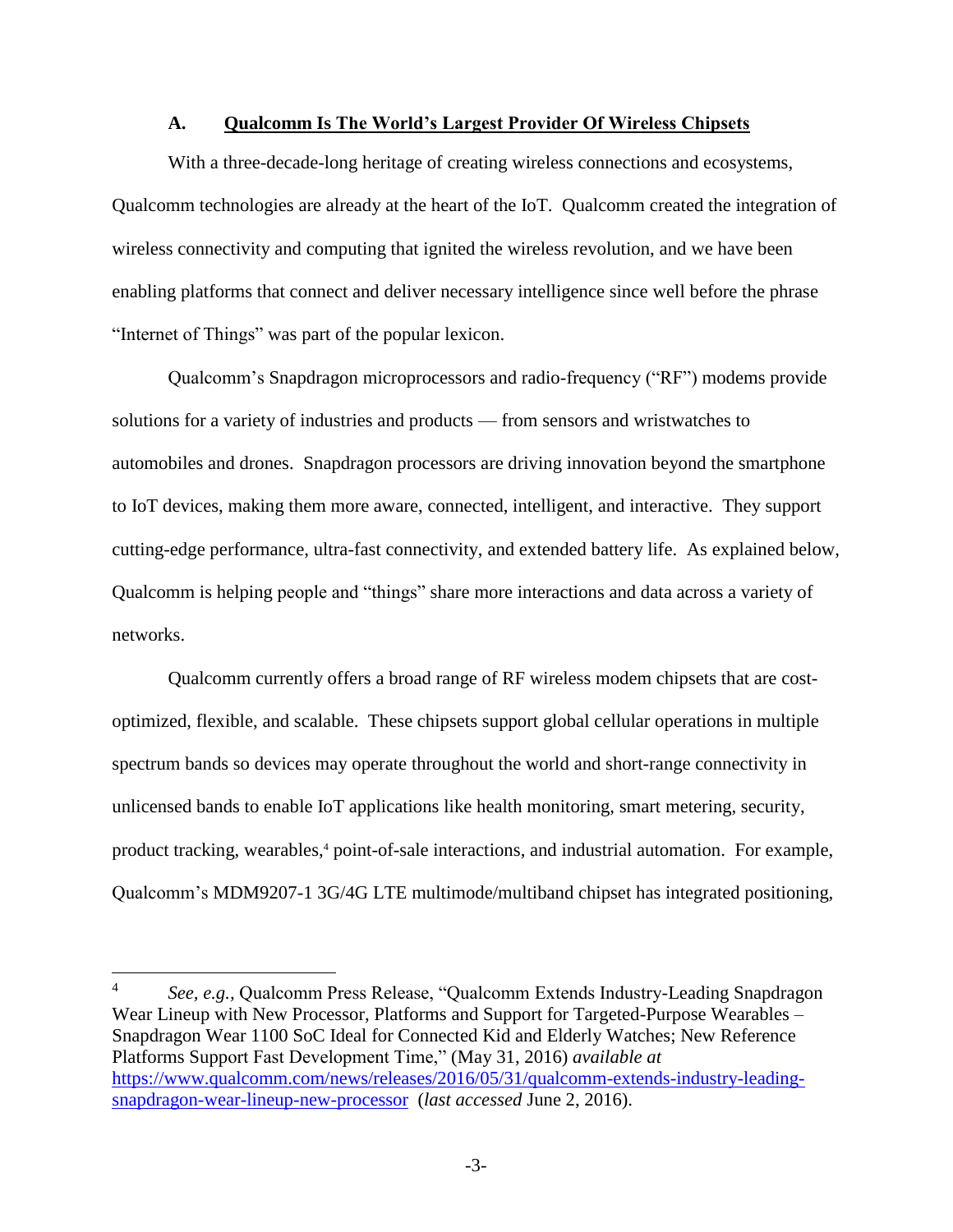an advanced power save mode that provides up to 10 years of battery life, and the ability to add voice, 802.11ac Wi-Fi and Bluetooth Low-Energy ("BLE") interfaces.<sup>5</sup> Snapdragon 4G LTE multimode chipsets also are backwards compatible to legacy 2G/3G networks so devices can perform at rural customer sites that may only have 2G/3G connectivity and in metropolitan areas that offer 4G LTE coverage.

Cellular technologies that traditionally have operated in licensed spectrum will become increasingly integrated with unlicensed technologies, like Wi-Fi, LTE Unlicensed, and Bluetooth, to provide the essential connectivity for all "things" and thus leverage the ubiquitous coverage, reliability, and scale of cellular with short-range wireless technologies to support a rich and varied collection of IoT applications and services.

# <span id="page-8-0"></span>**B. Qualcomm Offers A Broad Collection Of IoT Connectivity Solutions And Is A Leader In Many Standardization Organizations That Support IoT Applications**

Qualcomm has a rich connectivity portfolio that operates in both licensed and unlicensed spectrum to provide both spectrally-efficient and power-efficient technologies that address specific IoT needs. LTE technologies enable a wide range of high-performance IoT services scaling from broadband IoT operations at Gigabit speeds to new narrowband LTE IoT

5 *See* "New cost optimized Cat 1 LTE modem for IoT supports devices for global business," Qualcomm OnQ Blog, (Oct. 25, 2015) *available at* [https://www.qualcomm.com/news/onq/2015/10/26/new-cost-optimized-cat-1-lte-modem-iot](https://www.qualcomm.com/news/onq/2015/10/26/new-cost-optimized-cat-1-lte-modem-iot-supports-devices-global-business)[supports-devices-global-business](https://www.qualcomm.com/news/onq/2015/10/26/new-cost-optimized-cat-1-lte-modem-iot-supports-devices-global-business) (*last accessed* June 2, 2016). Qualcomm also offers Snapdragon-based reference designs that include a 4K connected camera with 64-bit heterogeneous computing and comprehensive connectivity, *i.e*., Ethernet, Bluetooth, Wi-Fi, 3G and 4G LTE interfaces, advanced video analytics, such as motion and facial detection, facial recognition, object tracking, and other machine learning capabilities. *See* "Snapdragon 650 IP camera brings consciousness to camera security," Qualcomm Snapdragon Blog by Jim Merrick, (Feb. 5, 2016) *available at*

[https://www.qualcomm.com/news/snapdragon/2016/02/05/snapdragon-650-ip-camera-brings](https://www.qualcomm.com/news/snapdragon/2016/02/05/snapdragon-650-ip-camera-brings-consciousness-camera-security)[consciousness-camera-security](https://www.qualcomm.com/news/snapdragon/2016/02/05/snapdragon-650-ip-camera-brings-consciousness-camera-security) (*last accessed* June 2, 2016).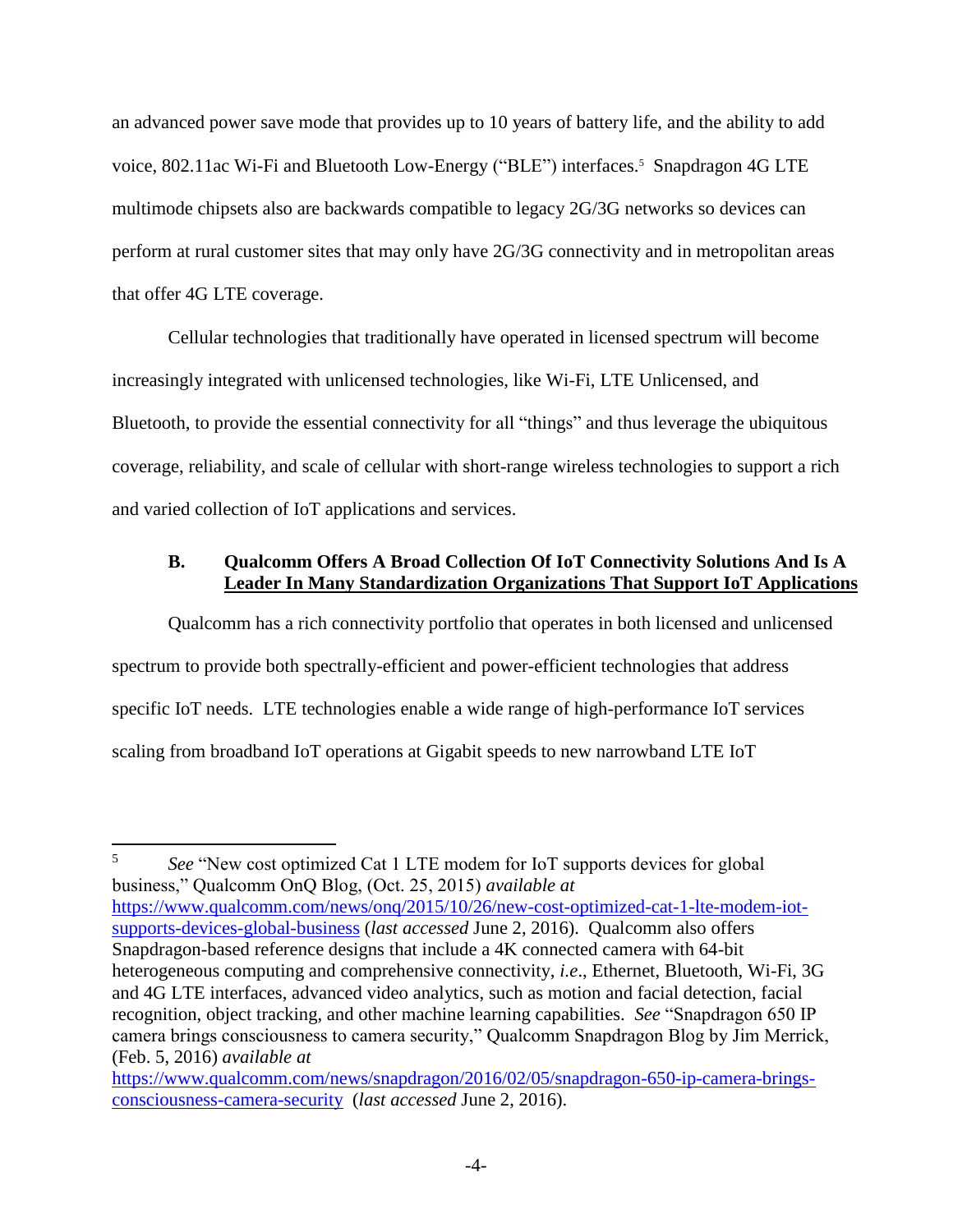technologies. LTE Advanced Pro (in Release 13 of the 3GPP standard) introduces two new technologies that have been optimized for IoT, *i.e*., so-called eMTC, for enhanced Machine-Type Communications (Cat-M1), and NB-IoT for Narrowband IoT applications (Cat-NB1). Another technology called LTE Direct (which is part of 3GPP Release 12) is a device-to-device discovery technology that provides mobile devices with a continuous, always-on awareness of their proximal surroundings. It leverages the LTE network for timing, resource allocation, and user authentication to allow for the efficient discovery of nearby services, offers, and friends by relying upon a limited set of sub-frames for efficient discovery.<sup>6</sup>

eMTC and NB-IoT technologies support longer range, lower power, and lower complexity for wide area IoT applications such as smart metering, security, asset tracking, wearables, point-of-sale and industrial automation — many of which require extremely reliable and power-efficient connectivity to cloud services. Qualcomm's MDM9207-1 chipset, which is anticipated to be available in commercial products this year, includes support for: LTE Category 1 with up to 10 Mbps downlink and 5 Mbps uplink speeds, LTE FDD, LTE TDD, DC-HSPA, GSM and TD-SCDMA interfaces, a 10+ year battery life, advanced security features, integrated global positioning support, and Qualcomm VIVE™ Wi-Fi 1x1, 802.11ac featuring Qualcomm MU | EFX MU-MIMO technology and BT 4.1 BLE.<sup>7</sup> Also, the MDM9206 modem will allow device manufacturers to enable cost-optimized solutions for low data rate IoT applications more

<sup>6</sup> *See* Qualcomm LTE Direct Proximity Services *available at* <https://www.qualcomm.com/invention/technologies/lte/direct>(*last accessed* June 2, 2016).

<sup>7</sup> *See* Qualcomm Press Release, "Qualcomm Announces New Modem Solutions Designed to Support Reliable, Global Connectivity to the Internet of Things — New MDM9207-1 Enables Scalable, Power-Efficient and Cost-optimized Cat 1 LTE Connectivity — New MDM9206 Provides a Path to LTE Cat-M (eMTC) and NB-IOT Standards," (Oct. 26, 2015) *available at* [https://www.qualcomm.com/news/releases/2015/10/26/qualcomm-announces-new-modem](https://www.qualcomm.com/news/releases/2015/10/26/qualcomm-announces-new-modem-solutions-designed-support-reliable-global)[solutions-designed-support-reliable-global](https://www.qualcomm.com/news/releases/2015/10/26/qualcomm-announces-new-modem-solutions-designed-support-reliable-global) (*last accessed* June 2, 2016).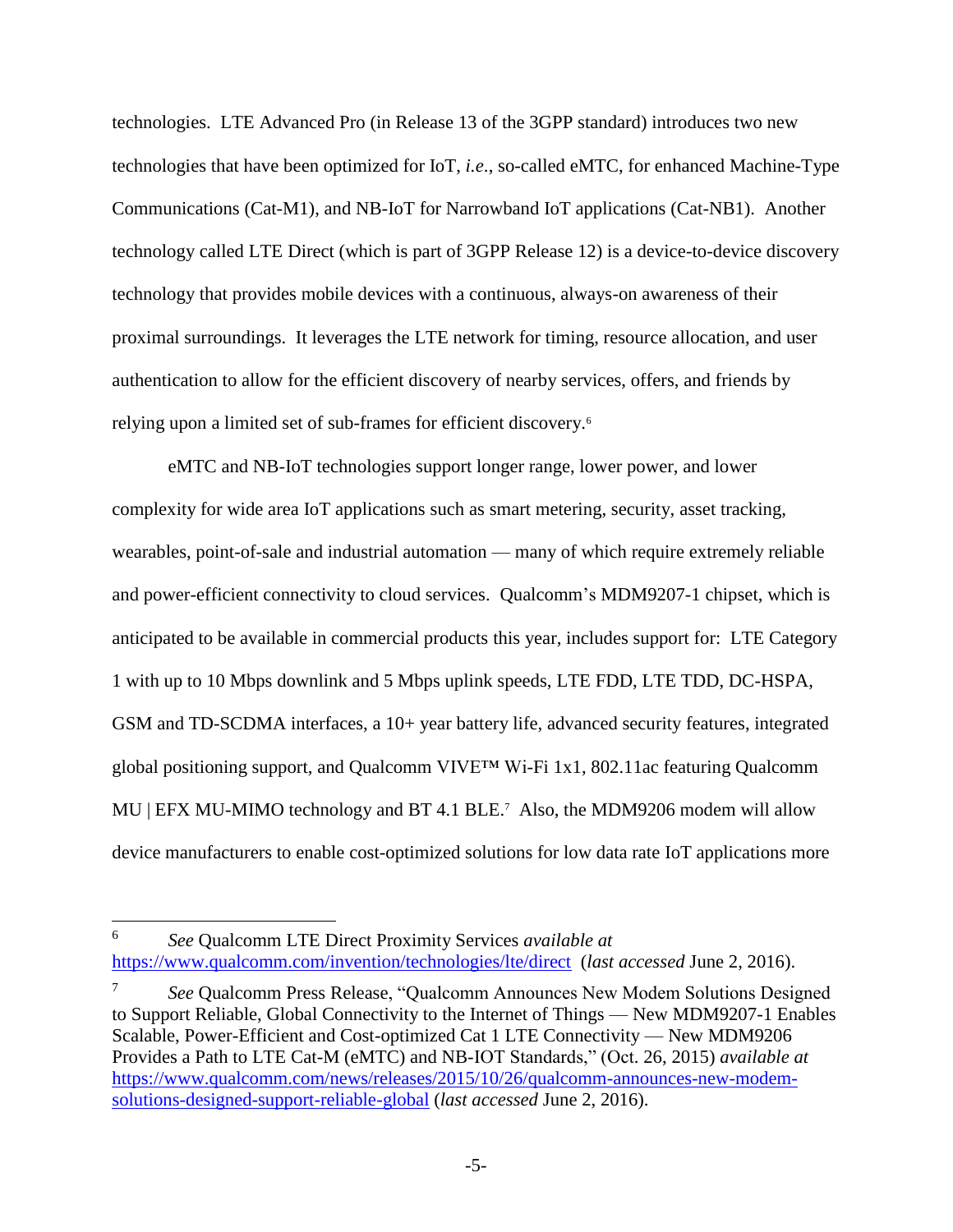efficiently addressed by a narrowband modem while providing enhancements for ultra-low power and extended range. Feature support for and the availability of the MDM9206 chipset is expected to align with the 3GPP Release 13 standards timing for new eMTC and NB-IoT technologies.

At Mobile World Congress 2016 earlier this year, Qualcomm demonstrated a number of wireless industry milestones, such as: (i) breaking the 1 Gbps mobile data rate barrier with our Snapdragon X16 LTE modem, (ii) 4x4 LTE MIMO operations in a smartphone, and (iii) several demos showcasing the IoT future using LTE-based and 5G connectivity.<sup>8</sup> One demo showcased how LTE-enabled IoT devices can achieve 10 years of battery life on two AA batteries, via the advanced power save mode of the MDM9207-1 modem. A second demo, conducted in collaboration with Ericsson, previewed the Extended Idle DRX feature for LTE Cat-M1/NB1 that allows the mobile network and IoT device to synchronize timing where the device awakes to receive data from the network in between very long intervals of downtime, thereby extending precious battery life.

Qualcomm's chipsets also are enabling devices, systems, and people to interact in new and intelligent ways by using cognitive technologies that incorporate computer vision, always-on awareness, and machine learning. Computer vision allows smartphones and tablets to interact with things such as books, catalogs, toys, and clothing to enable real-time interactions. Qualcomm also is driving interoperability across brands and ecosystems. Qualcomm companies

<sup>8</sup> *See* Qualcomm Press Release, "Qualcomm Announces Showcase of Connectivity Leadership with Debut of Several Live Demonstrations— Highlights Include Gigabit Class LTE Speeds with Qualcomm Snapdragon X16 LTE Modem, Additional 4G, 5G and Wi-Fi Milestones at Mobile World Congress," (Feb. 17, 2016) *available at* [https://www.qualcomm.com/news/releases/2016/02/17/qualcomm-announces-showcase](https://www.qualcomm.com/news/releases/2016/02/17/qualcomm-announces-showcase-connectivity-leadership-debut-several-live)[connectivity-leadership-debut-several-live](https://www.qualcomm.com/news/releases/2016/02/17/qualcomm-announces-showcase-connectivity-leadership-debut-several-live) (*last accessed* June 2, 2016).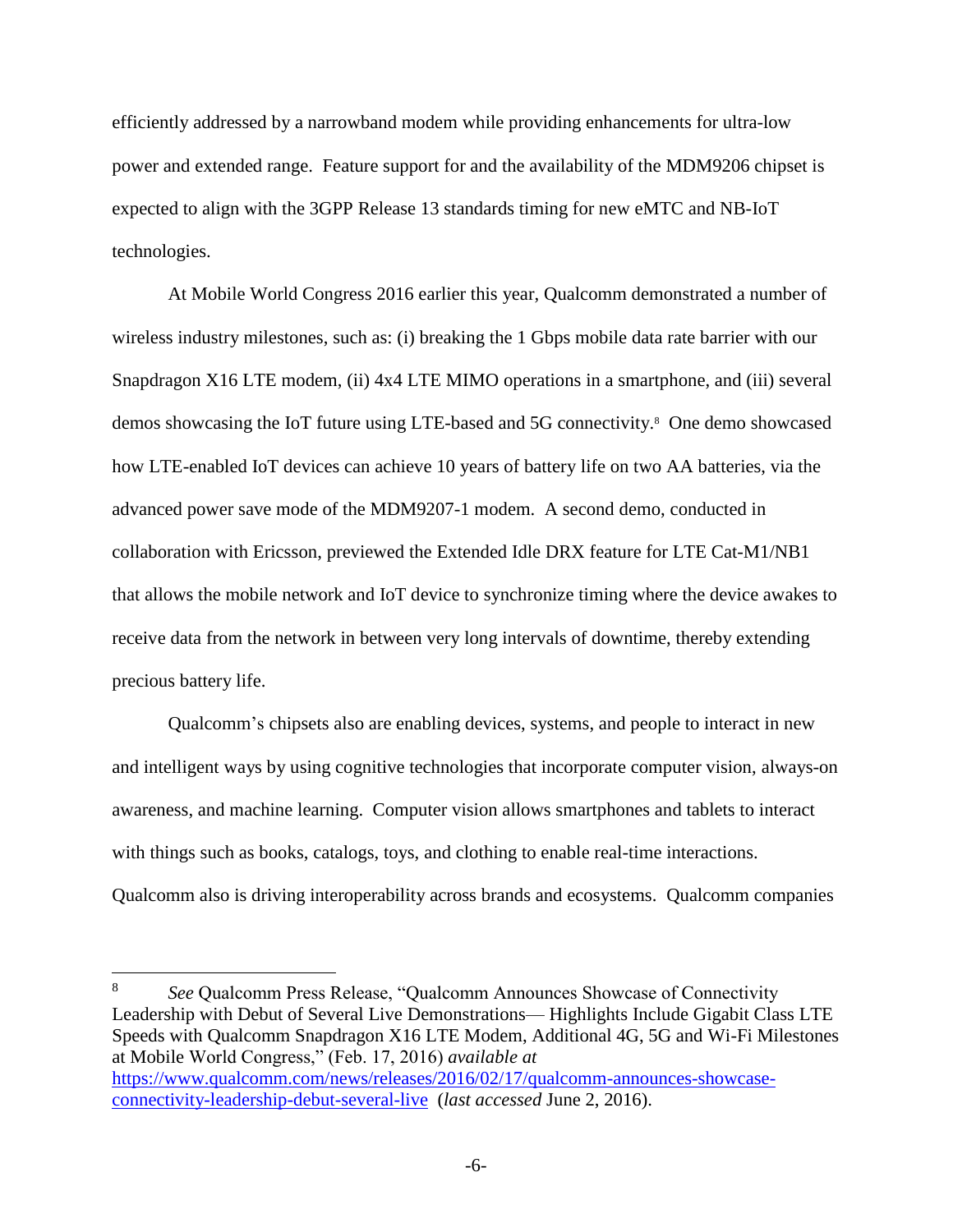originally developed the AllJoyn open source framework that enables apps and devices from various manufacturers to discover and securely communicate with each other using standard interfaces. AllJoyn is now hosted and developed by the AllSeen Alliance, a cross-industry consortium dedicated to enabling the interconnectivity of the billions of devices, services and apps that will comprise the  $I\circ I$ . Qualcomm also is a member of the Open Connectivity Foundation ("OCF") that is creating an IoT specification to connect devices, phones, computers, and sensors from diverse manufacturers with one another regardless of manufacturer, operating system, or chipset.<sup>10</sup>

Qualcomm is very active in many standards bodies that are working to support IoT applications. In addition to the 3GPP standardization efforts (on e-MTC, NB-IoT, LTE Direct, and other cellular technologies) noted above, Qualcomm also actively participates in the IEEE 802 efforts to define enhancements to existing Wi-Fi standards, such as 802.11ah (for low power operation in the 902-928 MHz band), 802.11ac (for 5 GHz unlicensed uses), and 802.11ad and 802.11ay(for 60 GHz unlicensed uses), and we are working with our wireless industry partners on 802.11ax, the next Wi-Fi standard that will bring improved performance in dense networking scenarios. Qualcomm also serves on the boards of the Wi-Fi Alliance, the Bluetooth Special Interest Group ("Bluetooth SIG"), the Thread Group, and the Homeplug Alliance. All four industry groups are actively pursuing industry interoperability programs for IoT connectivity technologies: Wi-Fi, Bluetooth, 802.15.4, and Powerline technologies, respectively.

In addition, Qualcomm is an active participant in the oneM2M organization that is developing standards for machine-to-machine ("M2M") and the IoT. Specifically, oneM2M is

<sup>9</sup> *See* AllSeen Alliance website *available at* [https://allseenalliance.org/.](https://allseenalliance.org/)

<sup>10</sup> *See* Open Connectivity Foundation website *available at* [http://openconnectivity.org/.](http://openconnectivity.org/)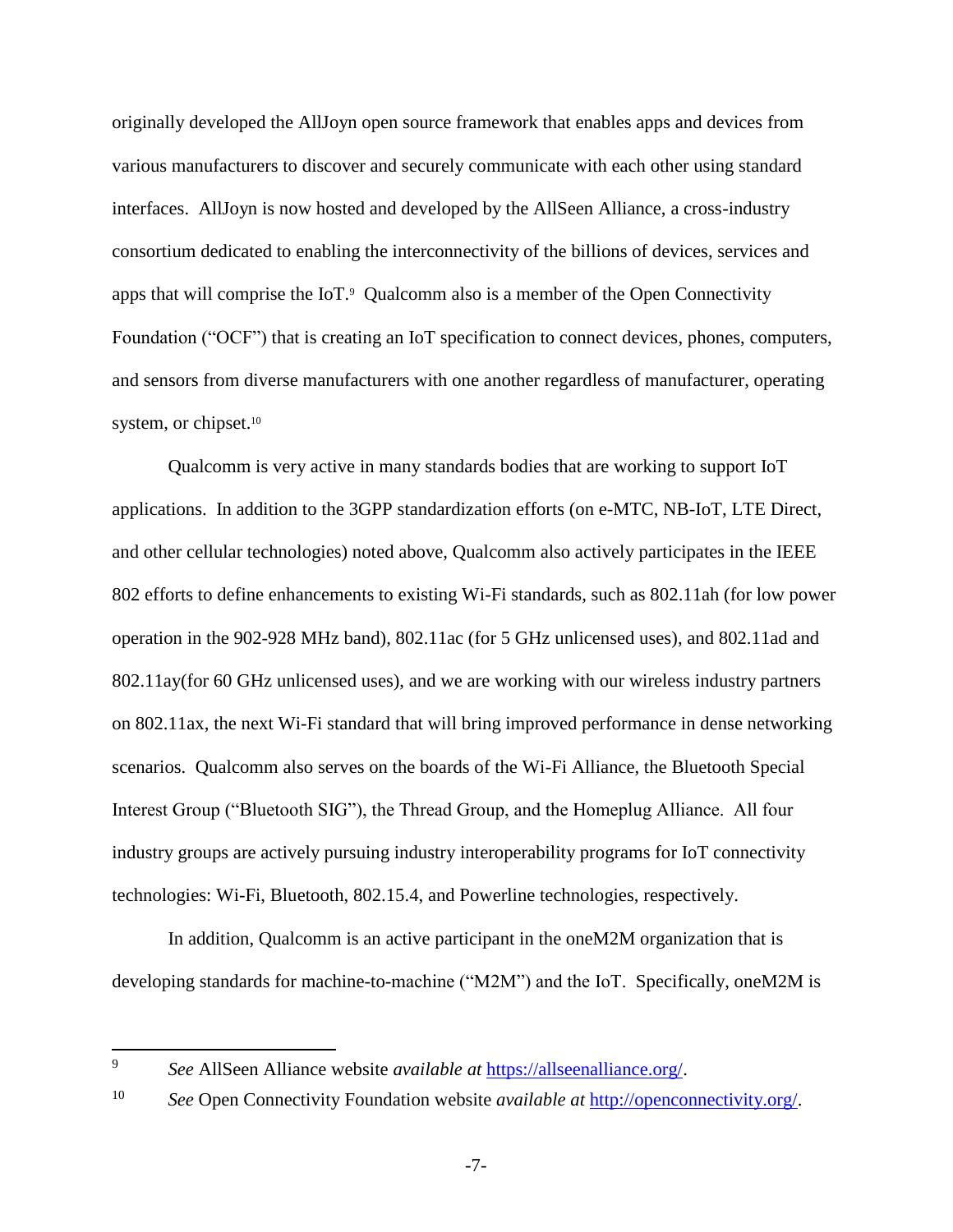developing technical specifications for a common M2M Service Layer that can easily be embedded into hardware and software and interconnect a wide range of devices associated with M2M application servers around the world. oneM2M will create a distributed software layer, much like an operating system, to enable interworking with different technologies, including AllJoyn and OCF IoT devices. A fundamental principle underlying the breadth of Qualcomm's activities is to actively work across the various standardization bodies to consolidate efforts to maximize effectiveness and enable broad interoperability by avoiding fragmentation and reducing duplicative efforts. In this way, standardization results in improved time-to-market for new IoT devices, applications, and service.

## <span id="page-12-0"></span>**C. Qualcomm's IoT Solutions Are Enabling Smarter Homes And Healthcare, And Enhancing Automobiles, Drones, And Smart Cities To Improve All Our Lives**

Qualcomm is developing IoT solutions directed at certain core market segments that are experiencing strong growth, as described below.

*Smart Homes*. Qualcomm offers connectivity solutions to make homes smarter using both wireless and wireline connections. The Snapdragon smart home reference platform integrates computing, voice recognition, audio, display, camera, connectivity, and control capabilities in a single package, and is aimed at equipment manufacturers and developers seeking to create smart home devices that are becoming increasingly intuitive.<sup>11</sup> Like other Qualcomm reference platforms, the smart home reference platform is designed to speed the time-to-market

<sup>11</sup> *See* Qualcomm Press Release, "Qualcomm Announces Smart Home Reference Platform Utilizing Powerful Computing, Voice Recognition, Audio, Display, Camera and Connectivity Capabilities — Platform Utilizes Snapdragon 212 Processor to Enhance and Drive New and Rich Smart Home User Experiences," (Jan. 5, 2016) *available at*  [https://www.qualcomm.com/news/releases/2016/01/05/qualcomm-announces-smart-home](https://www.qualcomm.com/news/releases/2016/01/05/qualcomm-announces-smart-home-reference-platform-utilizing-powerful)[reference-platform-utilizing-powerful](https://www.qualcomm.com/news/releases/2016/01/05/qualcomm-announces-smart-home-reference-platform-utilizing-powerful) (*last accessed* June 2, 2016).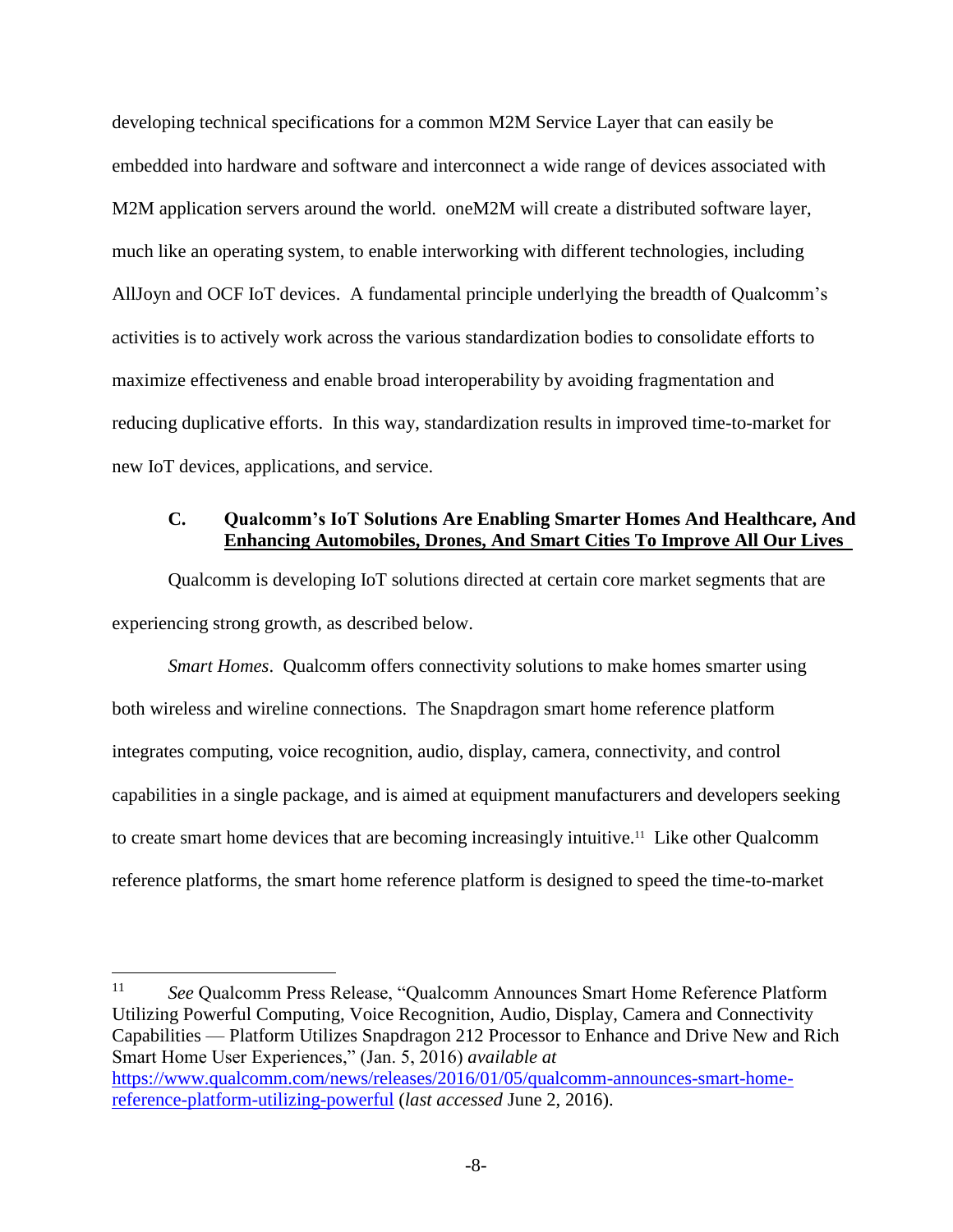for equipment makers and developers by providing them with a suite of capabilities that include smart speakers, home control hubs, home appliances, and multimedia devices like TVs and settop boxes.

Qualcomm also has a Smart Gateway that combines several Qualcomm technologies: VIVE, Powerline, and Streamboost, and uses the AllJoyn open source framework to create a platform at the center of the smart home that is more intelligent, personalized, and secure.<sup>12</sup> Qualcomm VIVE with multi-user MIMO allows a Wi-Fi router to improve service to multiple devices by operating in multiple unlicensed bands simultaneously. Qualcomm Powerline solutions use a home's existing electrical outlets and wiring to enable a robust, high-performance network that solves connectivity issues in hard-to-reach areas. Qualcomm's AllPlay, which is based on AllJoyn, allows music from a range of music services to be streamed on both iOS and Android devices and connect to AllPlay-compatible speakers. Finally, Qualcomm's Streamboost intelligently manages a home's broadband connection to provide each device and application with the bandwidth it needs to ensure the best possible end user experiences in the connected home.

*Mobile Healthcare*. Qualcomm's Qualcomm Life ("QCL") subsidiary is a medical device manufacturer focused on medical device connectivity and data management. QCL is pioneering mobile and wireless health by enabling new connected care models for medical device manufacturers to deliver wireless health to those who need it quickly and easily. QCL has developed several medical device data system products including the 2net Hub, 2net Mobile and 2net Platform.<sup>13</sup> The 2net Hub and 2net Mobile connect medical devices to the 2net

 $12<sup>12</sup>$ <sup>12</sup> *See* Qualcomm's Smart Home solutions *available at* <https://www.qualcomm.com/products/smart-home> (*last accessed* June 2, 2016).

<sup>13</sup> *See* Qualcomm 2net Platform, *available at* <https://www.qualcomm.com/products/2net>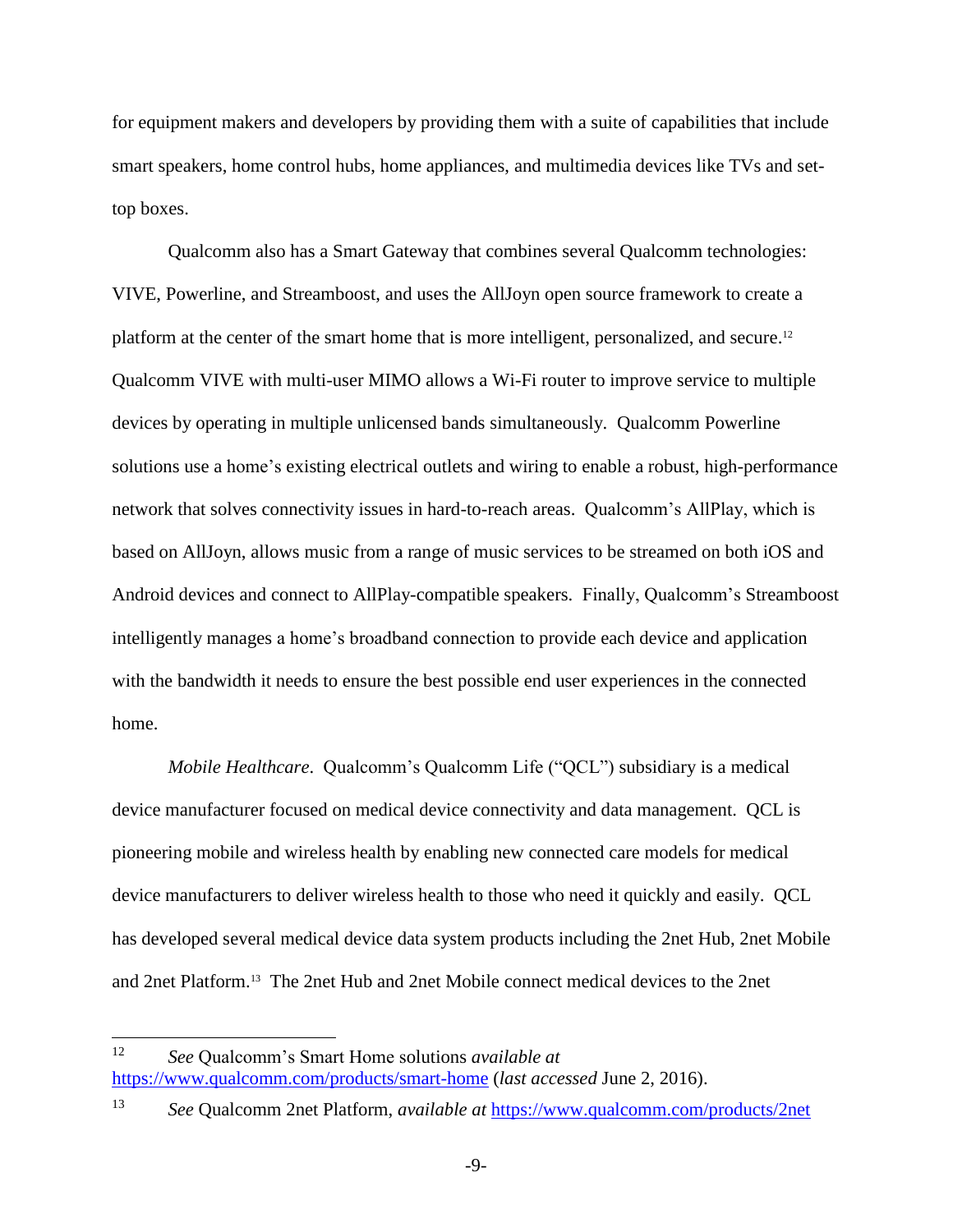Platform's data center. The Hub is a compact "plug-and-play" mobile broadband gateway that supports many different wireless interfaces. 2net Mobile is a medical-grade software module that can be embedded in third-party mobile applications to enable computing devices, smartphones and tablets to function as medical-grade gateways.

The 2net Platform reliably captures and delivers medical device data to integrated portals or databases. The 2net ecosystem is an example of how Qualcomm Life is propelling mobile health care applications and services into the future, where seamless connectivity, care coordination, and patient engagement increase efficiencies, help lower costs, and improve patient outcomes.

*Automobiles*. Qualcomm is placing advanced wireless connectivity inside vehicles to make them more intelligent and aware, and enable them to operate cleaner and safer. Qualcomm-enabled automotive solutions are reshaping the relationship between vehicles and roadway infrastructure and drivers and passengers by supporting fully-integrated in-car connectivity that enhances safety and vehicle performance. Qualcomm's X12 LTE modem integrates advanced 4G LTE technologies to provide continuous, secure connectivity for in-car technology and personal devices while integrated in-vehicle sensors use Qualcomm's machine learning tools to provide cognitive awareness and problem diagnosis.<sup>14</sup> Qualcomm also is enabling connected vehicles that support 802.11p DSRC for V2X (*i.e*., Vehicle to Vehicle / Infrastructure) communications.<sup>15</sup>

<sup>(</sup>*last accessed* June 2, 2016).

<sup>14</sup> *See* Qualcomm's Automotive Solutions *available at*  <https://www.qualcomm.com/products/automotive> (*last accessed* June 2, 2016).

<sup>15</sup> *See* Qualcomm Press Release, "Qualcomm Announces Breakthrough Automotive Processor with Integrated LTE Modem and Machine Intelligence to Further its Leadership in the Connected Car — Qualcomm Snapdragon 820 Automotive Family Offers LTE-Advanced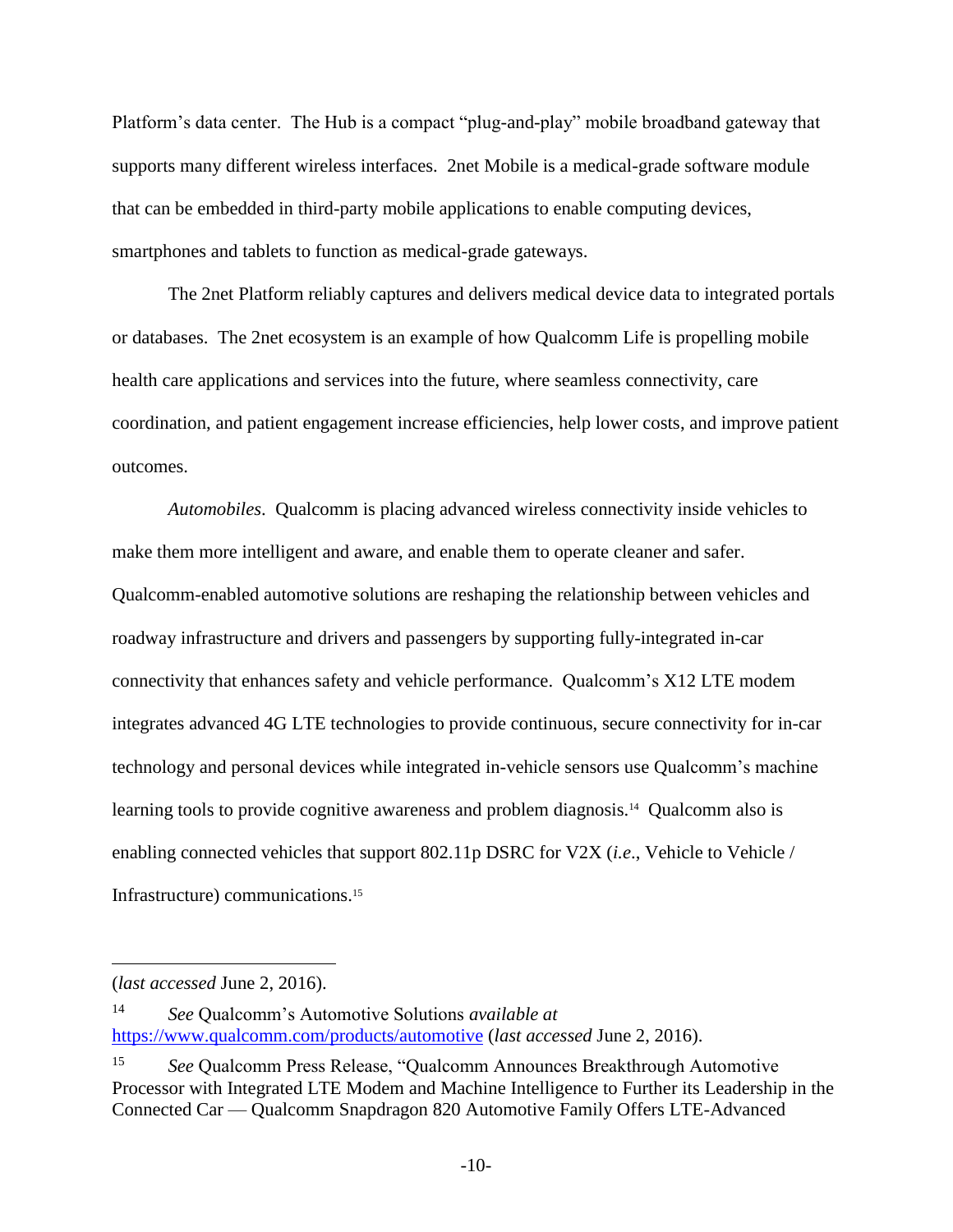*Drones*. Qualcomm currently offers the Snapdragon Flight reference design platform targeted specifically for consumer drones and robotics applications. This reference design platform uses the Qualcomm Snapdragon 801 processor and integrates robust wireless connectivity with drone software and development tools.<sup>16</sup> Snapdragon Flight integrates Qualcomm's expertise in computer vision, cameras, connectivity, positioning location tools, and processing onto a single board half the size of a credit card, and thus allows manufacturers to build drones that are lighter, smaller, lower cost, and power efficient to provide long battery life and superior performance.

In April 2016, Qualcomm received a Certificate of Authorization ("COA") from the FAA to conduct drone research and testing using cellular technologies, including new 5G technologies, to enable flight operations beyond visual line of sight and at night.<sup>17</sup> This COA is unique because the Qualcomm campus is located within highly restricted Class B airspace, just several miles away from an operational airport with a very active air traffic control tower.

*Smart Cities*. Qualcomm is heavily involved in smart cities. We are a member of the CityBridge joint venture that the New York City government selected to replace over 7,500

Connected Platform with Heterogeneous Compute, Machine Intelligence, Scalability from Premium to Standard Tiers, and Leading Graphics and Video Capabilities," (Jan. 5, 2016) *available at* [https://www.qualcomm.com/news/releases/2016/01/05/qualcomm-announces](https://www.qualcomm.com/news/releases/2016/01/05/qualcomm-announces-breakthrough-automotive-processor-integrated-lte-modem)[breakthrough-automotive-processor-integrated-lte-modem](https://www.qualcomm.com/news/releases/2016/01/05/qualcomm-announces-breakthrough-automotive-processor-integrated-lte-modem) (*last accessed* June 2, 2016).

<sup>16</sup> *See* Qualcomm Press Release, "Qualcomm Announces Reference Platform with Highend Performance Capabilities to Advance Consumer Drones — Qualcomm Snapdragon Flight Supports Small, Light Drones with Advanced Video and Image Capture, Communication and Navigation Features," (Sept. 10, 2015) *available at* [https://www.qualcomm.com/news/releases/2015/09/10/qualcomm-announces-reference-](https://www.qualcomm.com/news/releases/2015/09/10/qualcomm-announces-reference-platform-high-end-performance-capabilities)

[platform-high-end-performance-capabilities](https://www.qualcomm.com/news/releases/2015/09/10/qualcomm-announces-reference-platform-high-end-performance-capabilities) (*last accessed* June 2, 2016).

<sup>17</sup> *See* "Qualcomm Technologies receives FAA authorization necessary to accelerate drone technology development," Qualcomm OnQ Blog (Apr. 7, 2016) *available at* [https://www.qualcomm.com/news/onq/2016/04/07/qualcomm-technologies-receives-faa](https://www.qualcomm.com/news/onq/2016/04/07/qualcomm-technologies-receives-faa-authorization-necessary-accelerate-drone)[authorization-necessary-accelerate-drone](https://www.qualcomm.com/news/onq/2016/04/07/qualcomm-technologies-receives-faa-authorization-necessary-accelerate-drone) (*last accessed* June 2, 2016).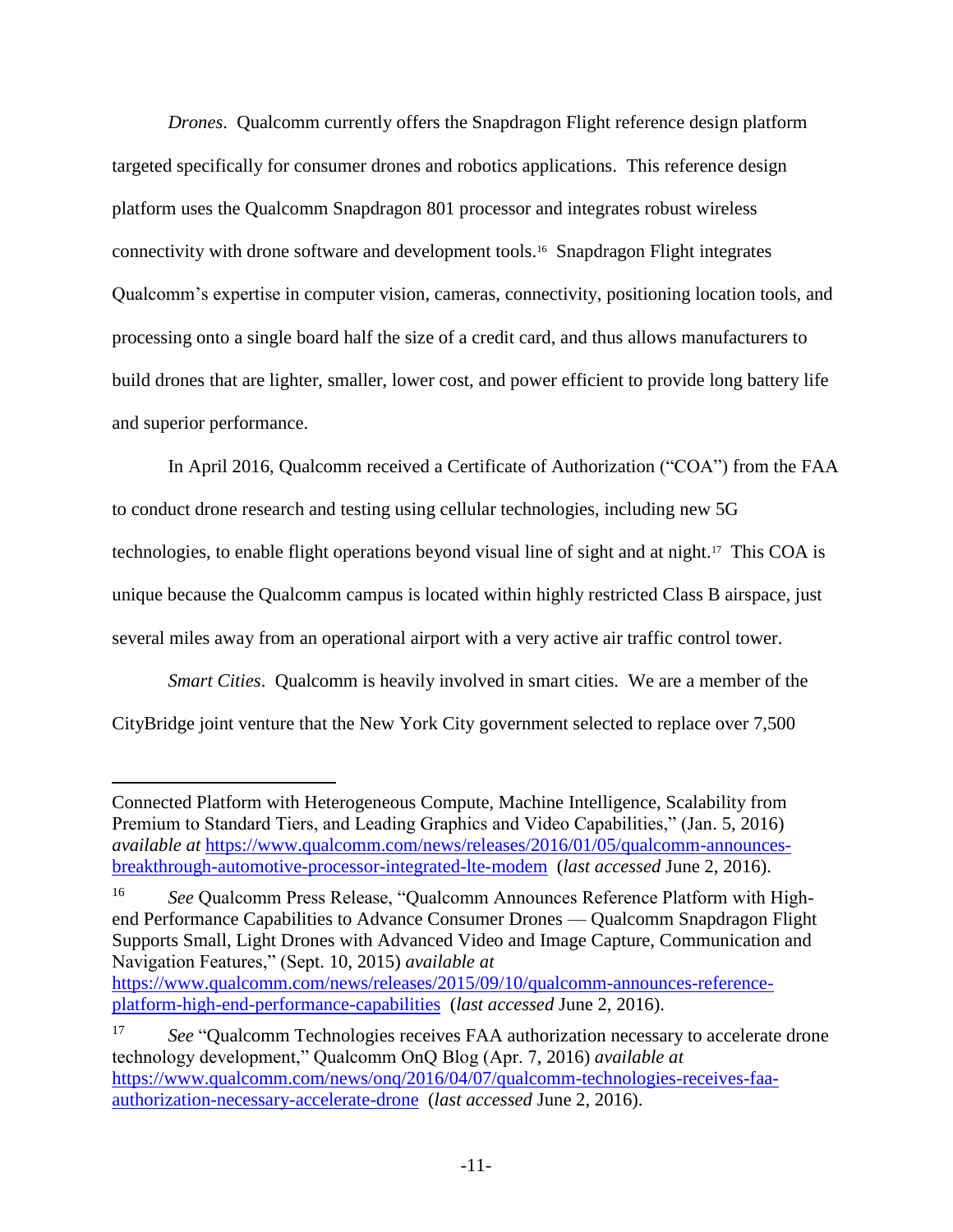payphones with "Link" structures that provide Wi-Fi access at gigabit speeds and on-street links to city services, and Qualcomm technologies are enabling each Link. 18 The five-borough LinkNYC network is funded through advertising revenues and is being built at no cost to taxpayers.

Qualcomm technologies also are enabling IoT solutions that can scale to support smart buildings and smart infrastructure in America's cities. Smart water tools can detect leakage, system pressure, metering, contaminants and hazardous chemicals via water system integrators. Smart energy tools can manage, in real time, energy delivery and consumption via smart metering. Small cell technology integrated with outdoor lighting can improve public safety. And, smart waste management tools decrease waste and recycling costs through use of smart receptacles.<sup>19</sup> Given that 70% of the world's population in 2050 is expected to live in urban environments, IoT investments in smart cities that intelligently synch these core operational areas will benefit an overwhelming majority of the U.S. population. 20

As the discussion above makes clear, the IoT will comprise a broad suite of solutions in a multitude of places that are designed to satisfy particular needs, and Qualcomm is working with many industry partners to develop and grow these solutions. The U.S. Government should

 $*$   $*$ 

<sup>18</sup> *See* "LinkNYC officially launches free gigabit Wi-Fi—powered by Qualcomm solutions," Qualcomm OnQ Blog (Feb. 19, 2016) *available at* [https://www.qualcomm.com/news/onq/2016/02/19/linknyc-officially-launches-free-gigabit-wi](https://www.qualcomm.com/news/onq/2016/02/19/linknyc-officially-launches-free-gigabit-wi-fi-powered-qualcomm-solutions)[fi-powered-qualcomm-solutions](https://www.qualcomm.com/news/onq/2016/02/19/linknyc-officially-launches-free-gigabit-wi-fi-powered-qualcomm-solutions) (*last accessed* June 2, 2016).

<sup>19</sup> *See* Qualcomm's Smart Cities Solutions *available at*  <https://www.qualcomm.com/products/smart-cities> (*last accessed* June 2, 2016).

<sup>20</sup> *See* Population Reference Bureau website, "Human Population: Urbanization" *available at* <http://www.prb.org/Publications/Lesson-Plans/HumanPopulation/Urbanization.aspx> (*last accessed* June 2, 2016).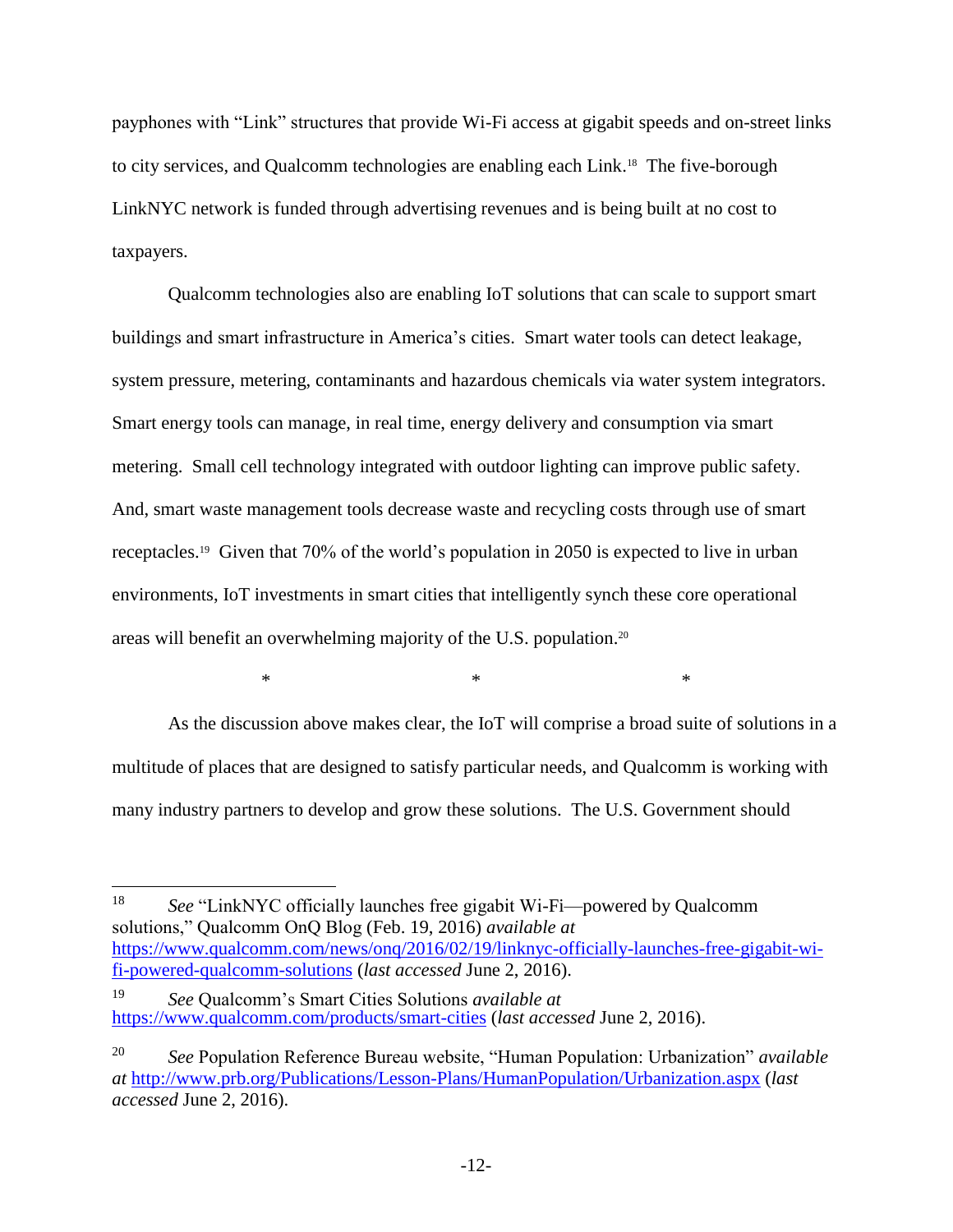define an IoT policy framework that implements the foundational elements delineated in the following sections of these Comments and continue working with industry to support the continuation of today's successful efforts in the IoT space.

#### <span id="page-17-0"></span>**II. Much More Wireless Spectrum Will Be Needed To Fuel Continued IoT Growth**

To support well into the  $21<sup>st</sup>$  Century the broad-range and growing number of IoT applications like those described above, more spectrum resources will be needed. Thus, NTIA should continue working with the FCC and with federal agencies that use spectrum to identify and allocate additional spectrum for the IoT and other wireless applications and services.

Fully cleared spectrum that can be exclusively licensed for mobile broadband use will remain the gold standard, but Qualcomm recognizes that the wireless industry and the U.S. Government need to consider alternative means of accessing spectrum, including sharing mechanisms that allow a spectrum band to be used for commercial wireless applications, including IoT applications, where and when the band is not being used to satisfy government needs. Any and all available spectrum that can support IoT needs should be considered closely.

### **A. We Are In The Midst Of Tackling The "1000X Challenge"**

<span id="page-17-1"></span>Several years ago, Qualcomm announced its "1000X Challenge," a company initiative to support the extraordinary growth of mobile data usage. Mobile broadband data usage has been doubling annually, and if the trend continues for ten years, the level of usage in a decade will be more than 1000 times today's level. The 1000x Challenge is aimed at supporting this growth by expanding the wireless capacity of today's mobile broadband networks by 1000 times. The opening of additional mobile spectrum is one of the key means of tackling the 1000X Challenge.

Qualcomm has a long history of working with the U.S. Government to free up additional spectrum for wireless applications. Most recently, we have been directly involved in the opening

-13-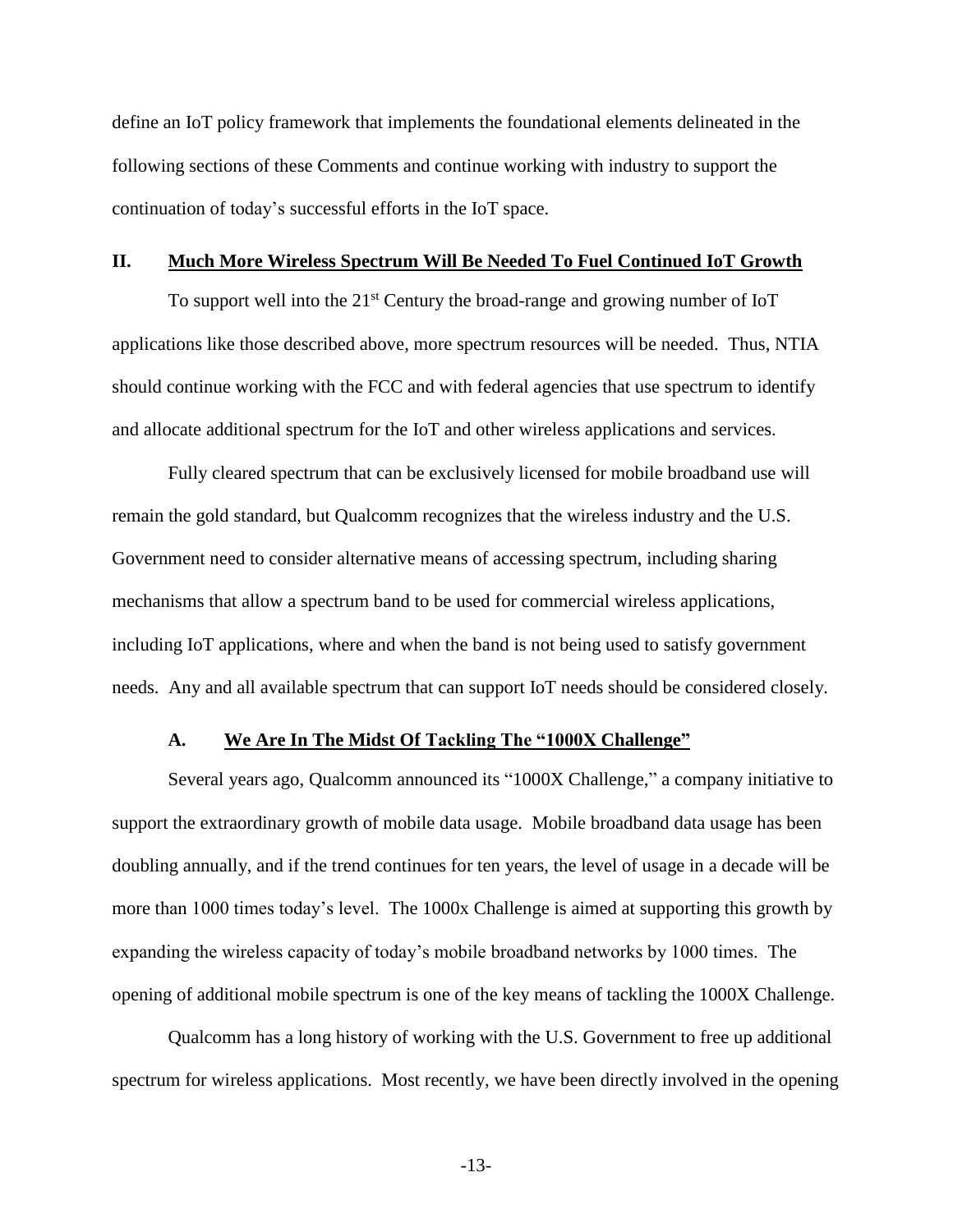of the 600 MHz band being repurposed for mobile use via the FCC's incentive auction. We provided technical guidance the FCC relied upon in defining the post-auction band plan that will support licensed mobile operations. We also worked closely with the FCC and with NTIA to enable sharing in the 3.5 GHz band for mobile use while protecting naval radars and other federal systems. And, we are now providing the FCC with technical submissions to support the opening for mobile use of the very-wide millimeter wave spectrum bands in the FCC's *Spectrum Frontiers* proceeding. Qualcomm will continue this close involvement with the FCC and NTIA so the pipeline for spectrum to support IoT and other wireless applications remains open.

In addition to accessing additional spectrum resources, network densification using small cells will play an important role in supporting the growth in devices, applications, services, and data usage, and Qualcomm has developed, and is continuing to refine, self-organizing networks that integrate small cell solutions. Thus, it is critically important that the U.S. Government continue to implement policies to streamline the approvals necessary to deploy wireless network equipment infrastructure.

### <span id="page-18-0"></span>**B. U.S. Government Should Make Additional Spectrum Available For Any And All Wireless Uses And Should Avoid Defining IoT-Specific Spectrum Allocations**

The U.S. Government should consider all potential spectrum bands for potential use for IoT applications but it should avoid limiting spectrum bands to IoT uses only. Low, mid and high band spectrum not only will be essential to support IoT devices, applications and services, but it also will be needed for other next generation wireless technologies (*e.g*., 5G, 6G, 802.11ax, etc.) that will support greatly enhanced broadband connectivity for high-speed video and data services to consumers, for example. This likewise applies to mission-critical services, such as connected autonomous vehicles, critical infrastructure management, remote medical procedures, as well as command and control communications for drones and robotics, all of which will make

-14-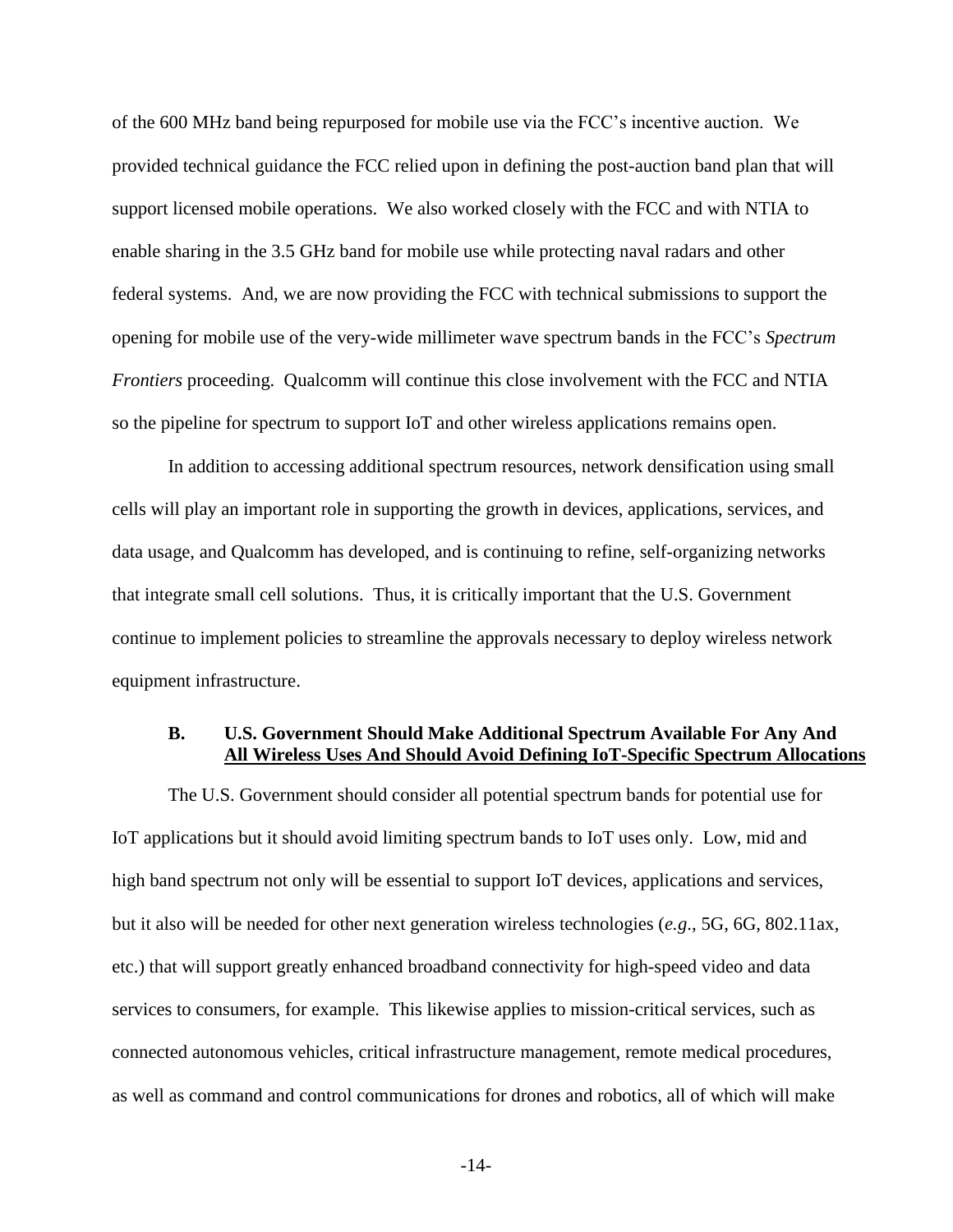use of many different spectrum bands.

 $\overline{a}$ 

The U.S. Government should not define service-specific spectrum, such as IoT-only usage, because the consumers, developers, and the wireless industry at large require the flexibility to use any and all types of spectrum to support IoT services and any other wireless services. Some IoT applications will demand high-bandwidth support and thus may work best in the millimeter wave bands, while other IoT applications will need low-power, low-duty-cycle, long-range performance and thus be best supported by the sub-3 GHz bands. Without question, all spectrum bands — low-band spectrum below 6 GHz, mid-band spectrum from 6 to 20 GHz, and high-band spectrum above 20 GHz — will be needed for the continued successful deployment of the IoT and other applications and services.

Also, while Qualcomm generally supports international harmonization of spectrum because it can simplify device design complexity, promote economies of scale and global roaming capabilities, the U.S. should not restrict itself from considering spectrum that may not immediately lend itself to harmonization — like the FCC has done with regard to the 27.5-28.35 GHz band in its *Spectrum Frontiers* proceeding.<sup>21</sup>

### <span id="page-19-0"></span>**III. Flexible-Use, Technology-Neutral Regulatory Policies Will Support The Successful Design And Deployment Of Highly Useful IoT Devices, Applications And Services**

In order for the IoT to continue to flourish, the U.S. Government should avoid choosing technology winners and losers and instead let the vibrant communications market flourish by relying upon technology-neutral, flexible-use policies and regulations such as those the FCC has traditionally applied to its licensed and unlicensed wireless services.

<sup>21</sup> *See, e.g.,* Use of Spectrum Bands Above 24 GHz For Mobile Radio Services, GN Docket No. 14-177, *Notice of Proposed Rulemaking*, FCC 15-138 (Oct. 23, 2015).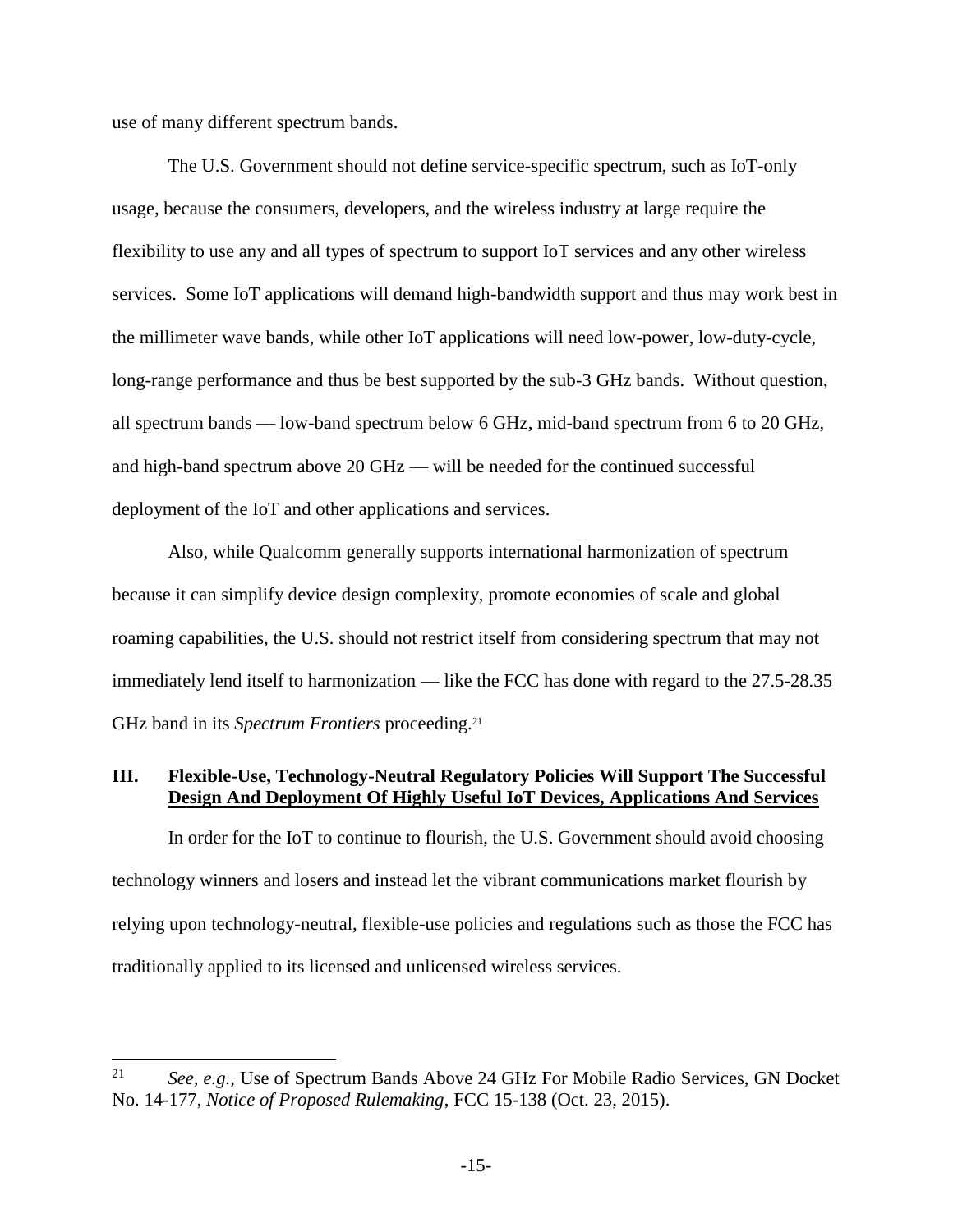Indeed, much is unknown about the future uses of IoT, including the business structures, distribution and supply chains, and the uses and flows of data that future IoT devices, applications, and services will create. For this reason, the U.S. Government should tread very carefully in the legislative and regulatory space so as to let any and all innovative, and potentially ground-breaking, technologies be freely developed. Indeed, flexible rules and policies are key to the future success of the IoT.

#### **A. The U.S. Government Should Encourage Industry-Led Standards Efforts**

<span id="page-20-0"></span>Relatedly, the U.S Government should encourage industry-led standards to drive flexible, interoperable, and secure solutions that can scale across a global IoT ecosystem. The global standardization efforts conducted through the 3GPP, IEEE, and Bluetooth SIG organizations, for example, have been very successful.<sup>22</sup> This approach to standardization also is consistent with federal policies to promote commercial-driven solutions without governmental intervention.

Global standards have accelerated adoption of wireless technologies, driven competition, enabled the cost-effective introduction of new technologies, and have provided easy-to-use plugand-play solutions. Thus, there is no question that a certain level of standardization will be needed to drive a successful, nationwide smart cites' security ecosystem, for example, to ensure multiple applications can securely communicate with one another, with municipal infrastructure, and with public safety personnel. Federal and state governments should encourage such standardization but refrain from mandating specific technologies in order to let marketplace competition work to a successful resolution.

22

<sup>22</sup> *See, e.g.,* 3GPP - Global Standards Organization *available at* [http://www.3gpp.org/.](http://www.3gpp.org/)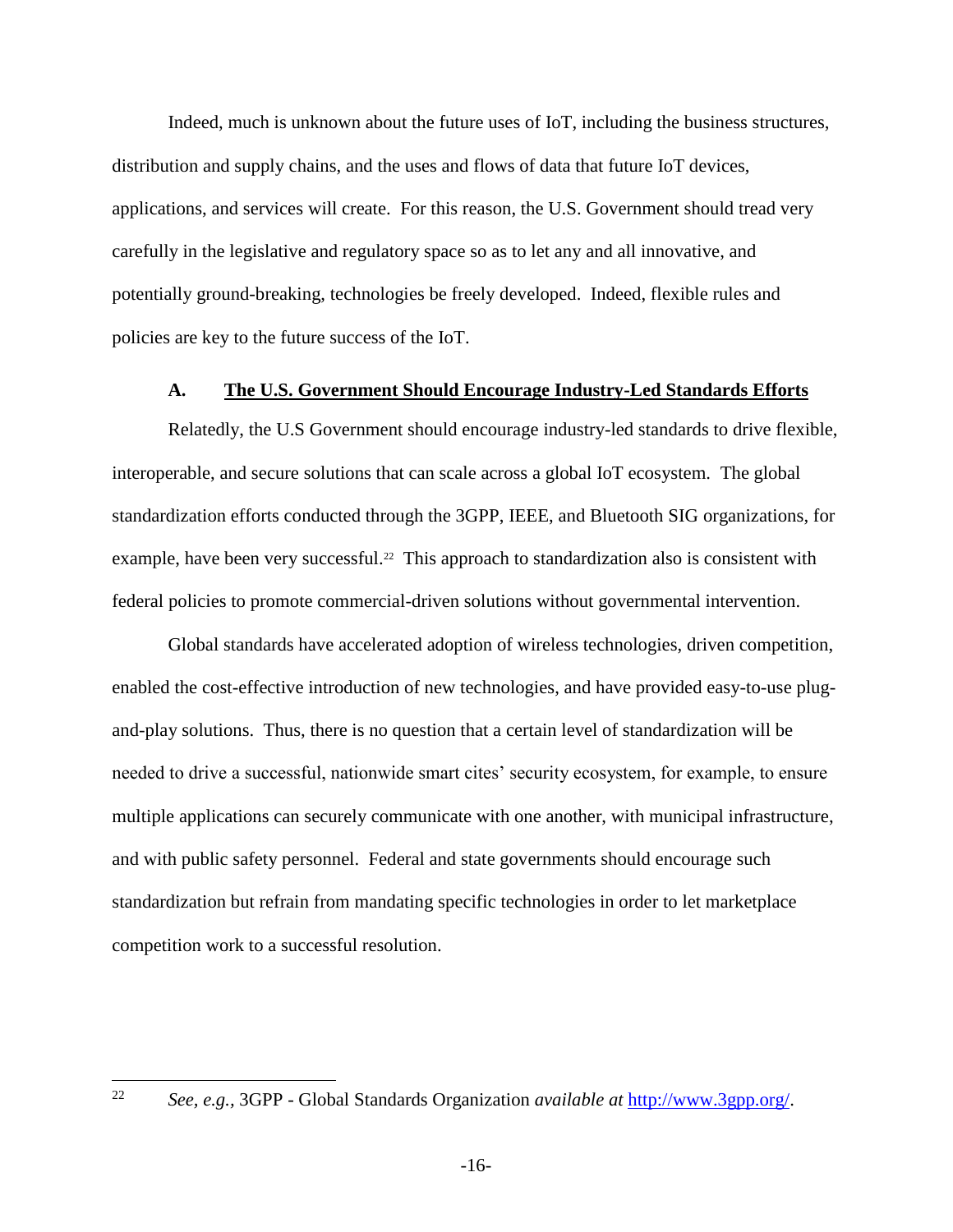### **B. U.S. Government Agencies Should Engage With Their Overseas Counterparts**

<span id="page-21-0"></span>Coordination among industry and governments around the world will be critical to fully realize the successful development and deployment of IoT technologies. Qualcomm encourages NTIA and other U.S. government agencies to continue their dialogue and engagement with counterpart agencies in other countries, with particular emphasis on the aforementioned priorities of industry led standards, spectrum allocation, and pro-competitive investment policies. The use of government and private sector joint dialogues will facilitate information sharing and help to advance an IoT policy and regulatory environment that is the least trade restrictive and in line with U.S. goals of advancing competition and innovation.

# <span id="page-21-1"></span>**IV. The U.S. Government Should Implement Policies That Enable The Timely Deployment Of Wireless Infrastructure To Support The IoT**

The IoT will place increased demands upon wireless infrastructure and it is essential that infrastructure be able to evolve and improve along with the evolution of the IoT. To support potentially trillions of IoT devices, wireless network infrastructure that is scalable in terms of capacity and is able to handle a broader range of communications needs — in terms of mobility, speed, latency, reliability, and battery-life, for example — could require re-architecting of key components of today's wireless networks to support a broad range of operational needs for the IoT. Thus, the U.S. Government should implement policies and regulations that serve to ease and streamline the deployment of wireless infrastructure in order to support the successful growth of IoT services and applications.